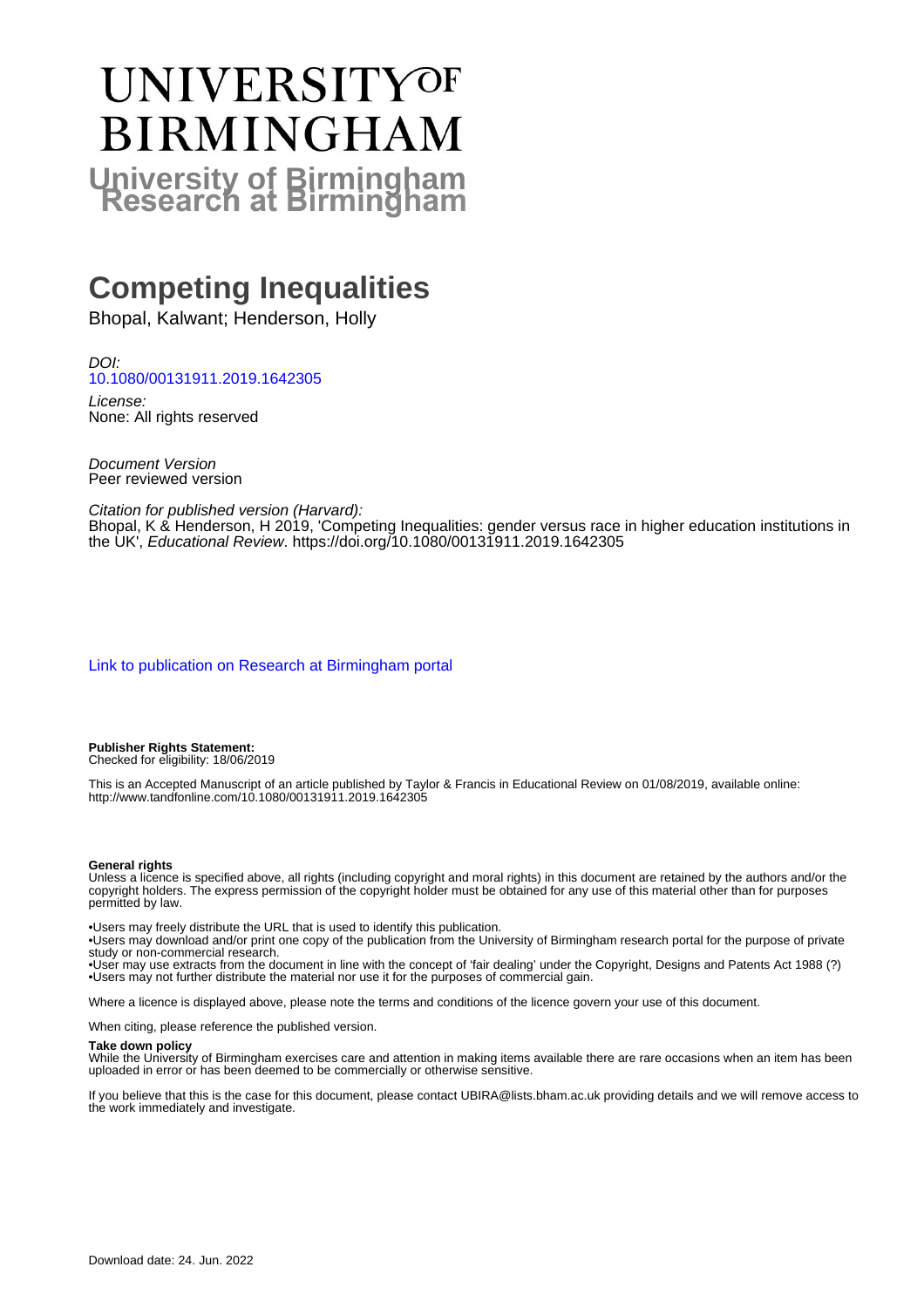# **Competing inequalities: Gender versus race in higher education institutions in the UK**

# **Abstract**

This article explores findings from two projects that explore the impacts and institutional experiences of the Athena SWAN (ASC) and Race Equality (REC) Charter Marks in UK universities. The article offers an important, timely and original insight into the ways that these two charter marks are shaping and influencing practice in universities. We argue that in higher education policy making, there has been a privileging of gender over race in terms of addressing inequalities in higher education. Whilst acknowledging the persistence of inequalities in both groups, the data from our projects highlights a significant risk that gender and race inequalities become conflated in current equalities work. We argue that as a consequence of a logic of efficiency that drives Higher Education Institutions (HEIs) to combine gender and race equalities work, and the privileging within this combination of gender, HEIs can publicly work towards equality and inclusion in general terms, without having to confront uncomfortable and deeply embedded practices that perpetuate White privilege in the academy (Bhopal, 2018).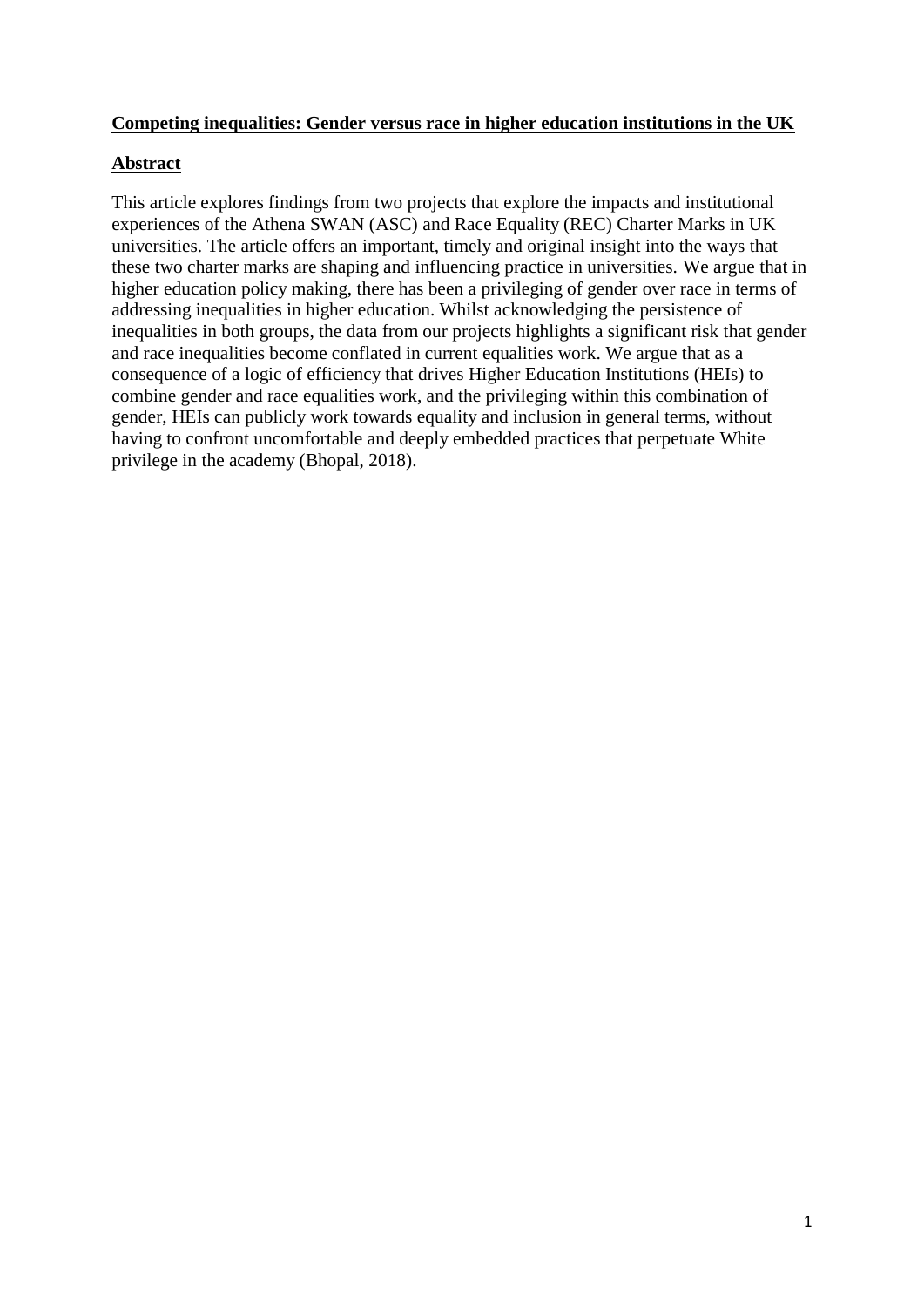# **Competing inequalities: Gender versus race in higher education institutions in the UK**

# **Introduction**

This article sets out findings from two projects that explore the impacts and institutional experiences of the Athena SWAN (ASC) and Race Equality (REC) Charter Marks in UK universities. As noted by Caffrey *et al.* (2016), although evaluative studies have explored the effectiveness of the ASC (see, for example, Munir *et al*., 2013), there is little research that has explored the lived institutional experiences of applying for charter marks, and working with their criteria and processes. Furthermore, due to the ASC's origins in  $STEMM<sup>1</sup>$ disciplines, many existing studies are of STEMM faculties' responses to the charter mark, rather than of institution-wide responses to the expanded framework. Because of the relatively recent introduction of the REC, there is only one published study exploring its effectiveness and the experiences of staff in working with it (Bhopal and Pitkin, 2018). There are currently no published studies exploring both the gender and race equality charter marks together. This article therefore offers an important, timely and original insight into the ways in which these charter marks are shaping and influencing practice in universities. The article will argue that in higher education policy making such as the charter mark awards, there has been a privileging of gender over race in terms of addressing inequalities in higher education. The main beneficiaries of higher education policy making have been White women, and the main beneficiaries of the ASC have been White middle class women (Bhopal, 2018). This precedence of gender above race has resulted in a hierarchy of oppression in which women's experiences have been privileged over that of men and women of colour.

**The Landsid Concord Concord Concord Concord**<br><sup>1</sup> Science, Technology, Engineering, Maths and Medicine.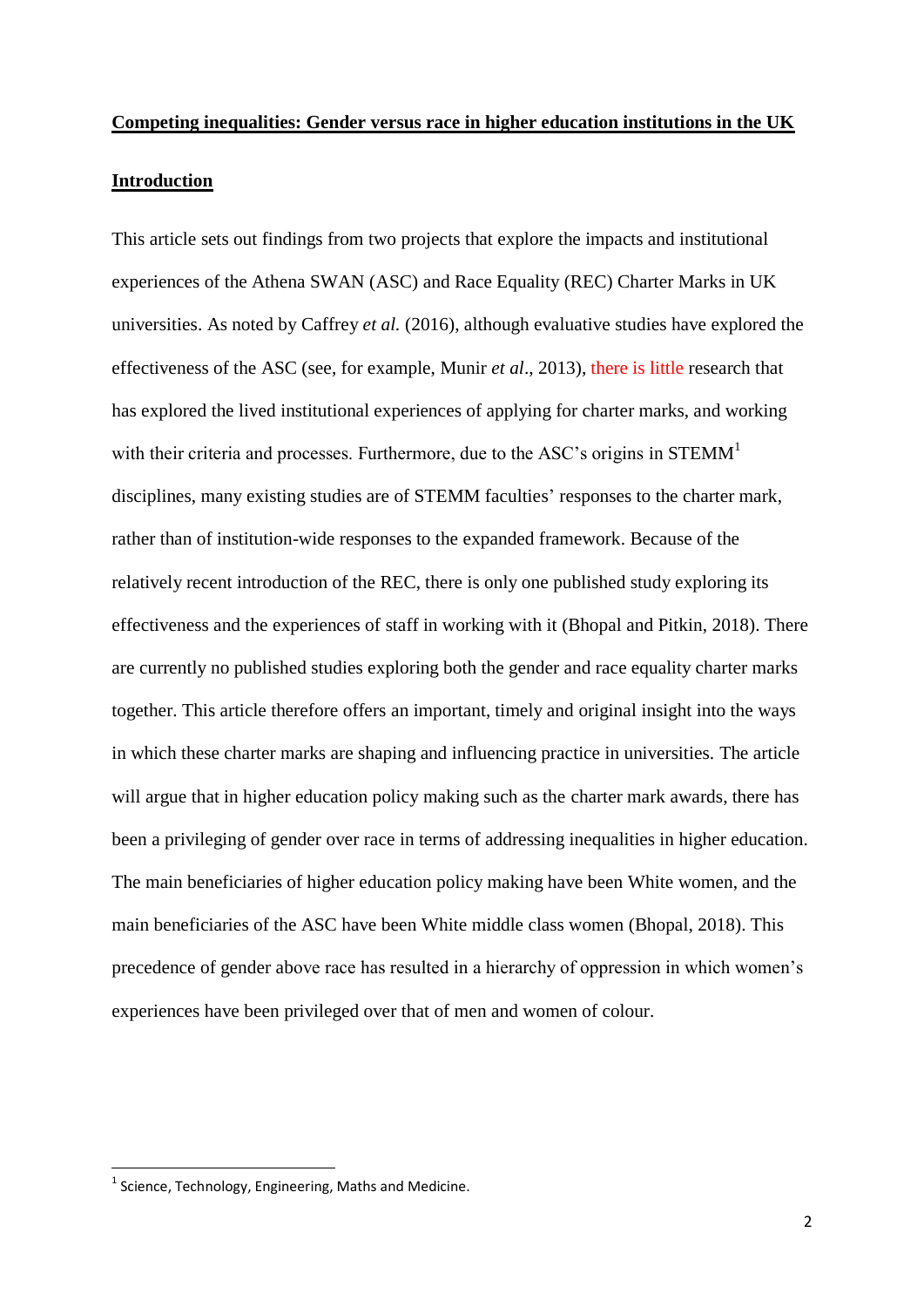As this article will demonstrate, there remain significant inequalities in UK Higher Education Institutions (HEIs) both for women and for people of colour. These inequalities can be located in similar areas of academic experience and practice, such as entry to the academic profession, access to permanent, secure employment, and career progression. Whilst acknowledging the persistence of inequalities in both groups, the data from our projects highlights a significant risk that gender and race inequalities become conflated in current equalities work. This conflation is far from a neutral or equal combination of the issues of gender and race inequality. Gender is privileged in institutional approaches to inequality, in part because of the chronology of the charter mark policies in the UK (explained in detail in the section below), which has seen the ASC become firmly established across HEIs nationally before the REC was introduced. In part, however, we argue that the privileging of work on gender equalities rather than race equalities in HEIs is a response to the discomfort of addressing institutional racism (Ahmed, 2012; Bhopal, 2018; Gillborn, 2008; Warmington, 2018). We argue that as a consequence of a logic of efficiency that drives HEIs to combine gender and race equalities work, and the privileging within this combination of gender, HEIs can publicly work towards equality and inclusion in general terms, without having to confront uncomfortable and deeply embedded practices that perpetuate White privilege in the academy (Bhopal, 2018).

In the sections below, we provide a brief summary of the context of the charter mark policies in UK higher education, before drawing attention to some of the enduring inequalities that the policies set out to address. We then explain the methodological approaches taken in the two projects from which this article takes its findings. In the data analysis sections that follow, we focus on the ways in which respondents represented the struggle to balance gender and race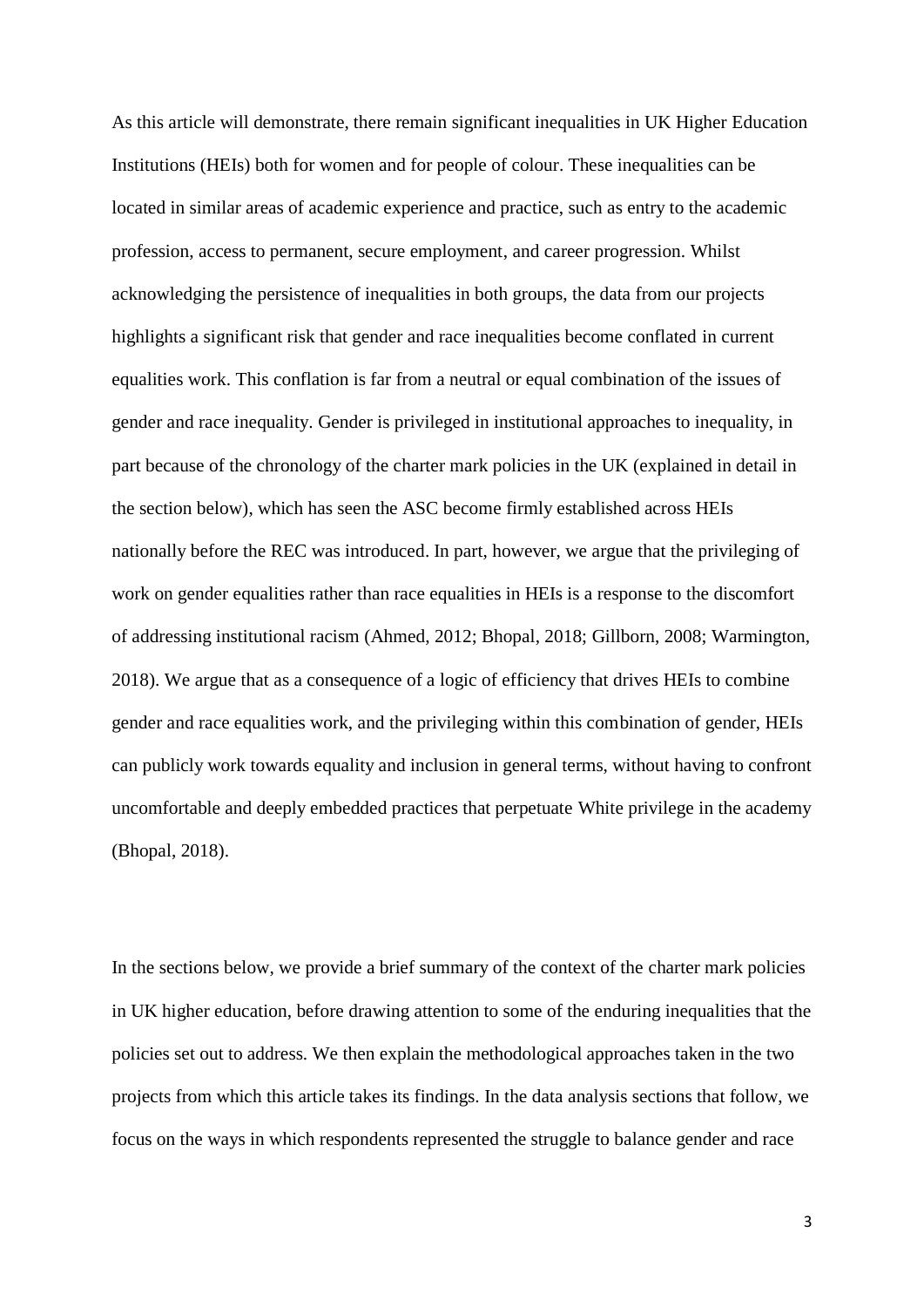in equalities work, as well as the ways that gender can be justified as both a more universal and a more institutionally necessary equalities concern than race.

## **Athena (White) Swan**

The 'Scientific Women's Academic Network' (SWAN) was established in the early 2000s as a web resource by the Athena Project, which sought to advance career equality for female academics working in STEMM subjects (Fox, 2014). In 2005, the Equality Challenge Unit combined the SWAN network and Athena Project to form the ASC for Women in Science (Ovseiko *et al.*, 2017). The charter mark offers three levels of awards, at gold, silver and bronze, and is based on four key areas – representation, progression of students into academia, journey through career milestones, and working environment for all staff. The achievement of an institutional bronze award requires a self-assessment of gender equality in the institution or department, a four-year action plan, and an organisational structure to implement the proposed actions (Ovesiko *et al.*, 2017). Applications can be made at whole institution or department level, though a bronze institutional award must be achieved before any departmental application can be made. Between 2005 and 2011, 20 institutions achieved an Athena SWAN award. Awareness of the award shifted considerably in 2011, when the Chief Medical Officer of the British Medical Research Council announced that applicants for medical research funding would not be considered unless their medical school or faculty held at least a silver Athena SWAN award. This announcement precipitated an increase of 400% in medical school or faculty applications for Athena SWAN awards (Ovesiko *et al.*, 2017), while total awards granted nationally increased from 22 to 180 between 2011 and 2014 (Barnard, 2017, p. 158).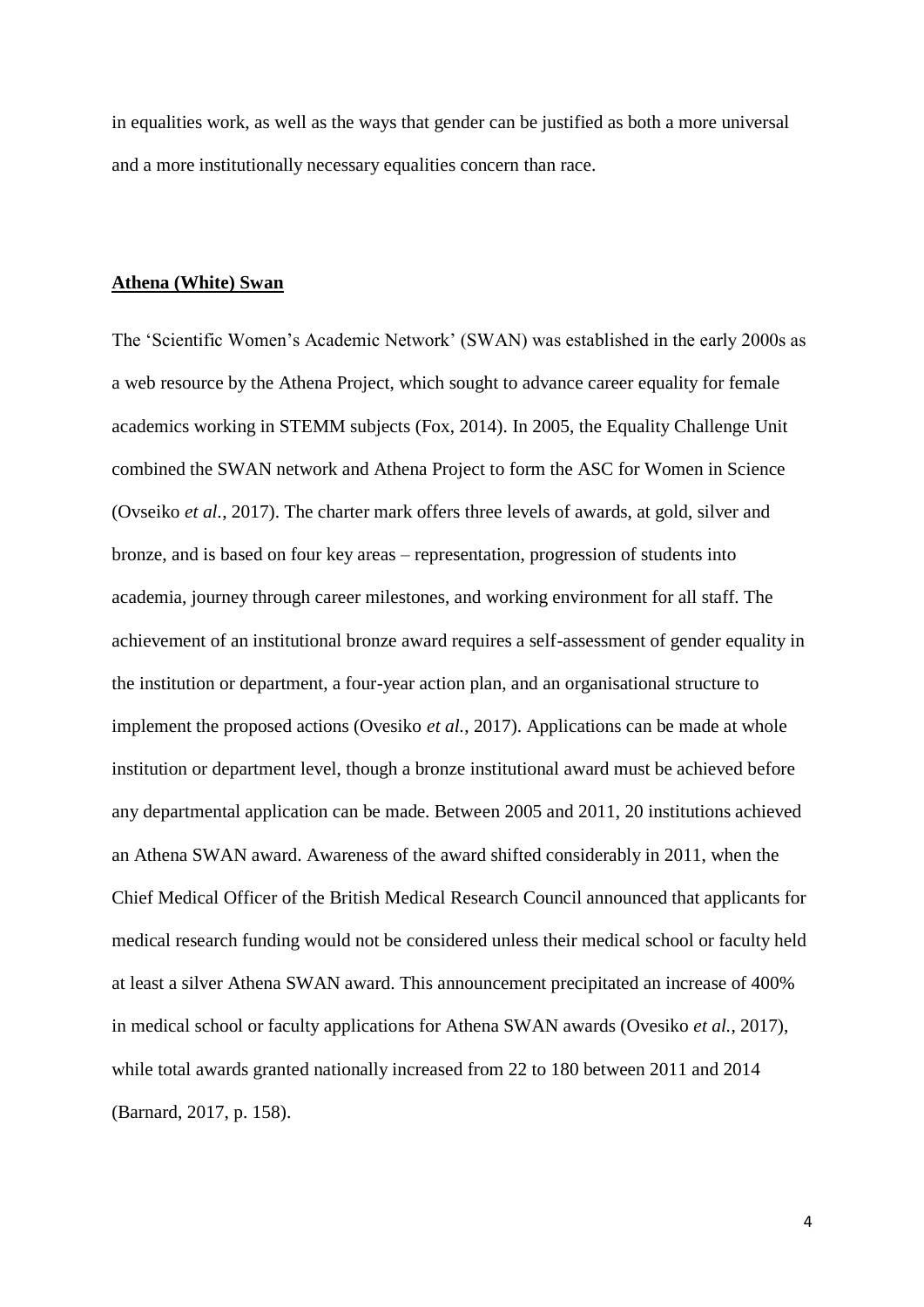In 2015, significant changes were made to the framework of assessment for the award, and to its scope. Firstly, the award was broadened to include all academic departments, in contrast to its previous focus on STEMM subjects. Secondly, professional and support staff were included alongside academic staff as part of the self-assessment and action plan processes. Finally, the remit of the award was extended to include transgender staff and students, and to focus on gender equality rather than explicitly on female staff. These changes demonstrated a growing awareness on the part of the awarding body, the Equality Challenge Unit<sup>2</sup>, that the inequalities in the higher education workplace and multiple, intersectional and complex, and that a focus on female academic staff in STEMM subject areas might limit the impact and success of the Athena SWAN project. As well as widening the scope of the Athena SWAN award, the Equality Challenge Unit, launched a new charter mark to address racial inequality in universities. The Race Equality Charter (REC) was launched in January 2016, following smaller pilot versions of the charter in the previous two years.

#### **The Race Equality Charter**

1

The REC is similar to the ASC in terms of the process of self-assessment using both quantitative and qualitative data, and the compiling of an action plan in response to that data. Like the ASC, the REC can be awarded at bronze, silver and gold levels. There are several key differences between the charters, however. The REC has an explicit focus on students as well as staff, and action plans are required to address differences in undergraduate student retention and degree achievement between ethnic groups, as well as to show how the curriculum can be diversified. To date, the REC can only be applied for as a whole institution; individual schools or departments cannot apply for an REC award. Perhaps most

 $2$  The Equality Challenge Unit is a charity that works to further issues of equality and diversity for staff and students in the UK. In April 2018 the Equality Challenge Unit was amalgamated with the Leadership Foundation for Higher Education and the Higher Education Academy into one new organisation, AdvanceHE (see https://www.ecu.ac.uk/about-us/).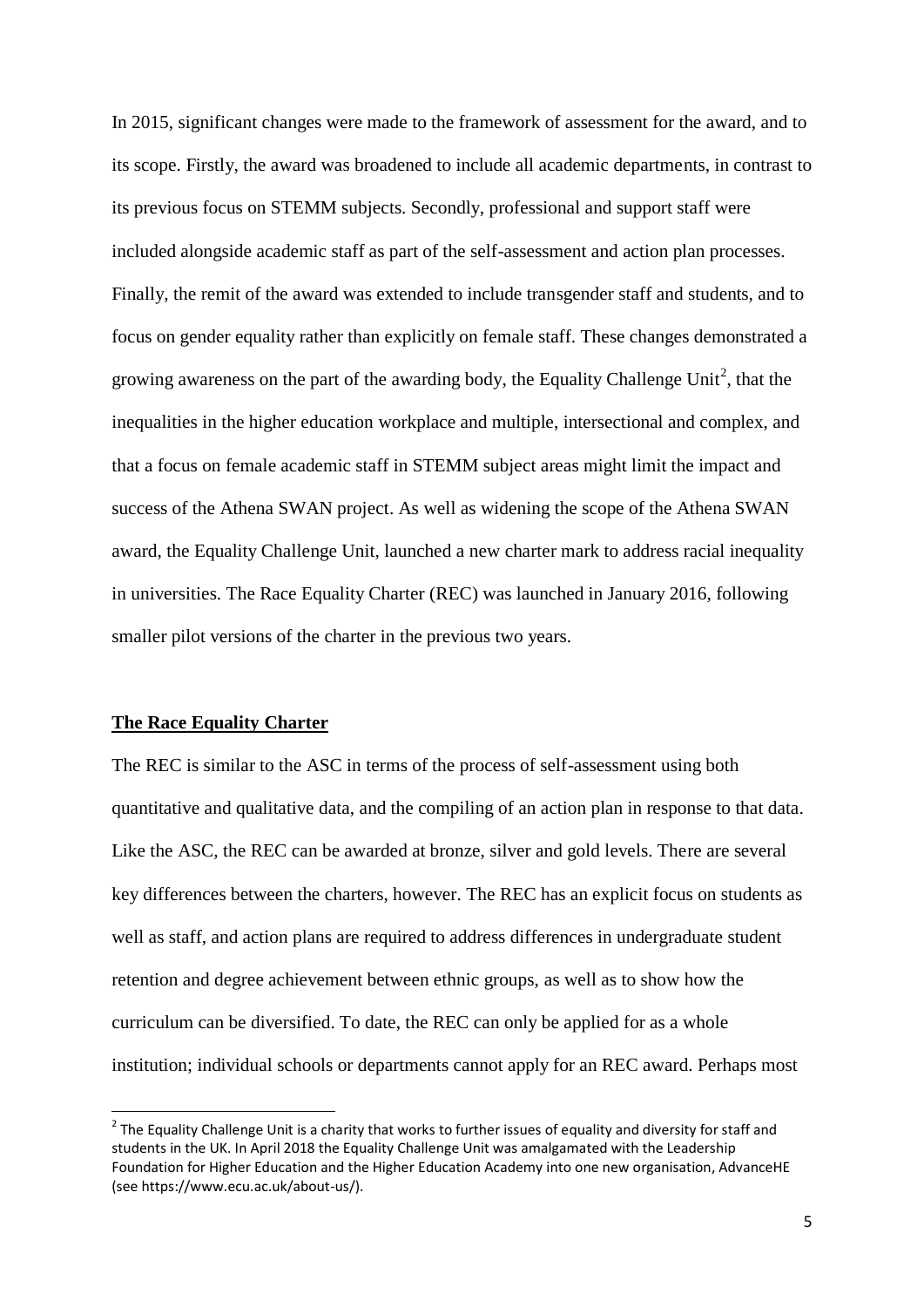importantly, the REC has not been linked to research award funding, and therefore does not occupy the same imperative position as the ASC. Finally, the REC was introduced some eleven years after the ASC, and seven years after the ASC was connected to medical research funding. As a consequence of this chronology, any institution deciding to apply for the REC is almost certain to have previously applied for and to be currently holding ASC awards at both whole-institution and department or faculty level. When institutions choose to apply for the REC, they therefore take on race equality work in addition to an existing charter mark workload. Currently, 48 institutions are members of the REC, with a total of 10 of those institutions holding a bronze award, in contrast to the 159 members of the ASC holding a total of 766 institution-wide and departmental awards ranging from bronze to gold. These differences between the ASC and REC charter marks are explored later in the Findings section of this article; the following section outlines the current context of gender and race equality in UK Higher Education. As this contextual information demonstrates, inequalities persist in both gender and race in UK higher education, and often do so in similar or comparable ways; both women and people of colour are over-represented in lower levels of seniority, for example, and under-represented in senior level positions. As we will go on to argue in our findings section however, these commonalities should not be taken as a justification for a 'catch-all' approach to equalities that risks silencing uncomfortable and necessary discussions of institutional racism.

### **Methodology**

This article is based on two studies which explored the workings of the charter marks. One study specifically explored the impact of the REC and the second study compared the REC with the ASC. We utilised qualitative research methods designed to explore the impact of the ASC and the REC in HEIs in the UK. We wanted to explore the different impact and effects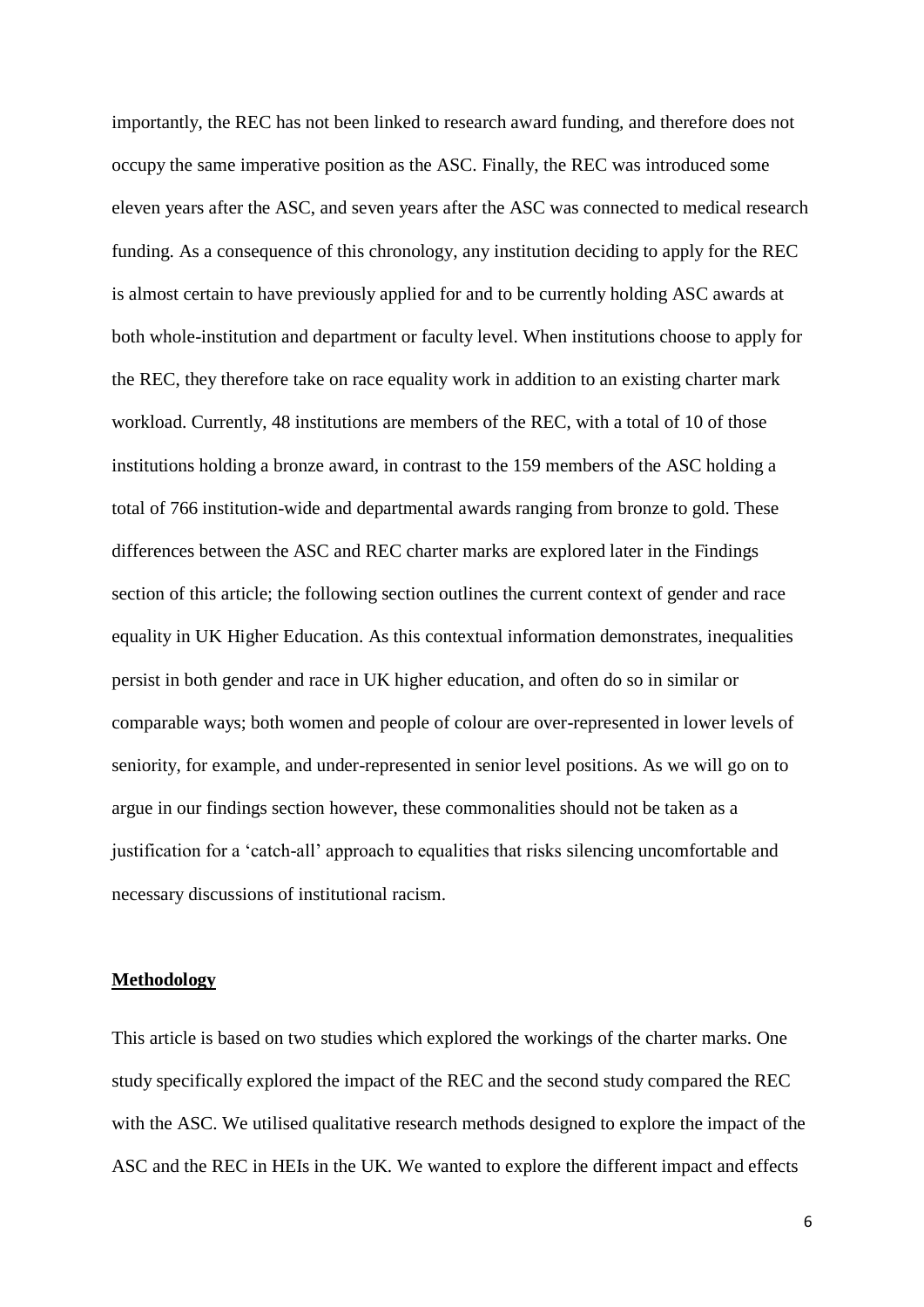of these charter marks in HEIs that had been successful in gaining a bronze award in either the Athena SWAN or Race Equality charter marks. We invited a total of six institutions to take part in the study. Of these, three were selected based on their participation in the ASC, and three based on their participation in the REC. Although we aimed to invite award holders in both cases, the smaller number of institutions holding a bronze REC award meant that we also included REC member institutions that were working towards a bronze award at the time of the research. While each institution was invited on the basis of their work on *either* the ASC or the REC charter mark, in practice all participating institutions had some experience of working with both charter marks. HEIs that had been successful in ASC were considering or had previously considered becoming members of the REC, and all members or award holders of the REC that participated in the research were also award holders of the ASC. As a result, the research explored the impacts for HEIs on working on either one of the charter marks *and* the impacts of working on or preparing to work on both charter marks.

For study 1, we conducted ten interviews and five focus groups across the six participating institutions. Where possible, we conducted interviews with the Equality and Diversity Manager and the SAT chair for the ASC or REC charter mark in each institution. In three institutions, it was not possible within the timeframe of the research to arrange both of these interviews, and one interview was conducted with either the Equality and Diversity manager or the SAT chair. Focus groups of 3-7 members of the SAT were arranged in 5 of the 6 institutions. The combination of interviews and focus groups in the participating institutions means that our research explores the perspectives of those working on charter marks in a variety of capacities and institutional roles in each HEI. The focus groups were a particularly rich source of data as they enabled discussions between participants who had previously not reflected together about their experiences of working on the charter marks. In several cases,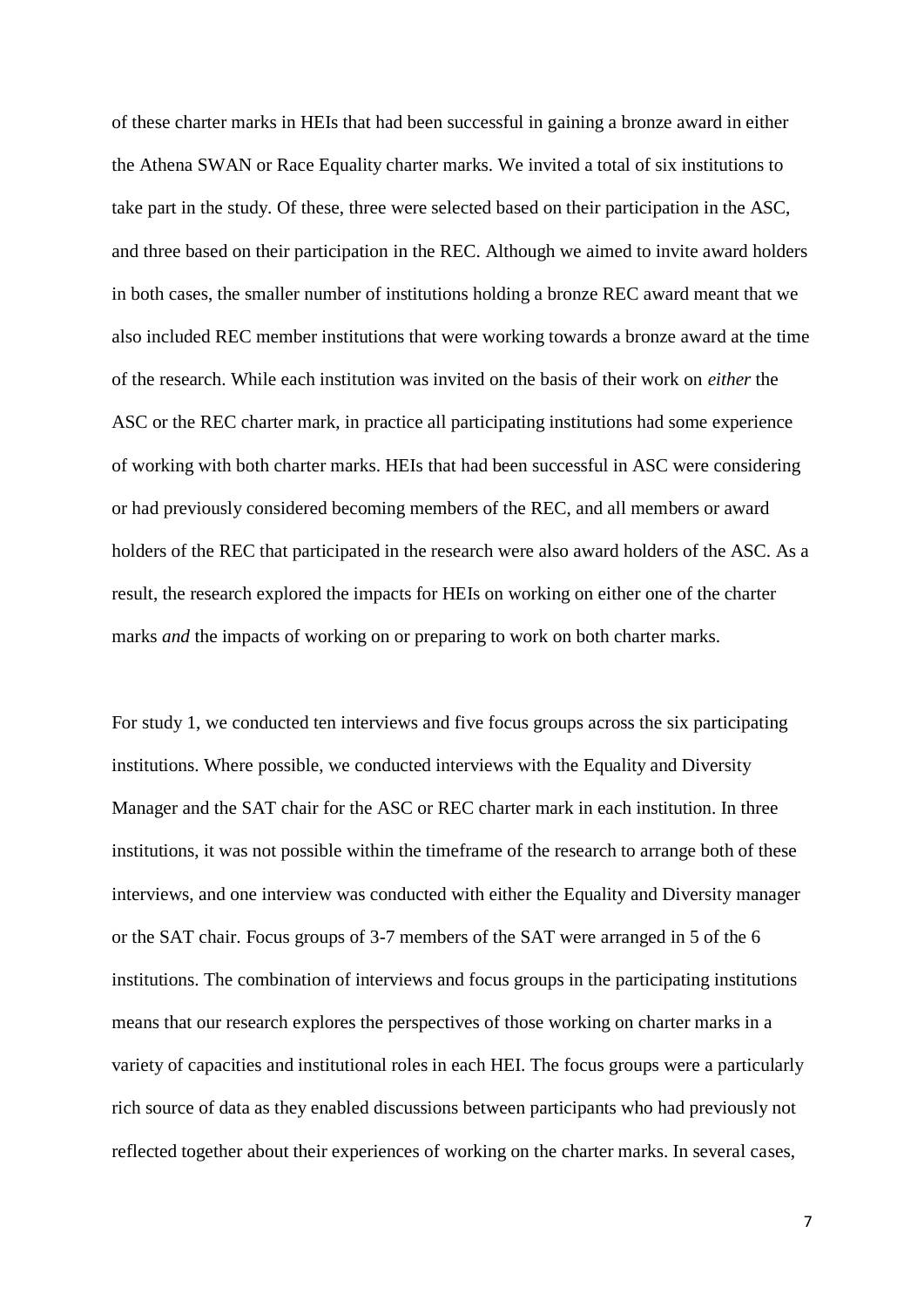focus group participants noted that the research had offered them an opportunity to think about their experiences with their colleagues in a new or different way.

For study 2 we used qualitative research methods to explore the impact of the REC in HEIs in England. We wanted to explore the different impact and effects of the REC in HEIs that had been successfully awarded the REC, those who were members (and expected to apply in the next 3 years) and gain an insight into HEIs who were not members of the REC but were working on diversity and equality (with a specific focus on race). We conducted 12 interviews with REC award holders, 22 interviews with members and 11 interviews with nonmembers. A total of 45 interviews were conducted across both projects.

The aims of both projects were:

- To explore the impact of the charter marks on work practices;
- To examine what constituted good practice and how it could be improved and
- To identify issues for future research and policymaking

# *Recruitment and selection of participants*

For both studies, potential participants were initially identified by researching public information through each institution's web pages via the equality and diversity departments. Once initial contact was made with a relevant staff member, we contacted them with information about the research study and requested the contact details of staff members who had been involved in work on the ASC or REC (if applicable) or who focussed on race equality in the institution. Participants were given the opportunity to ask questions regarding the nature of the research and its intended outcomes. Once respondents agreed to participate,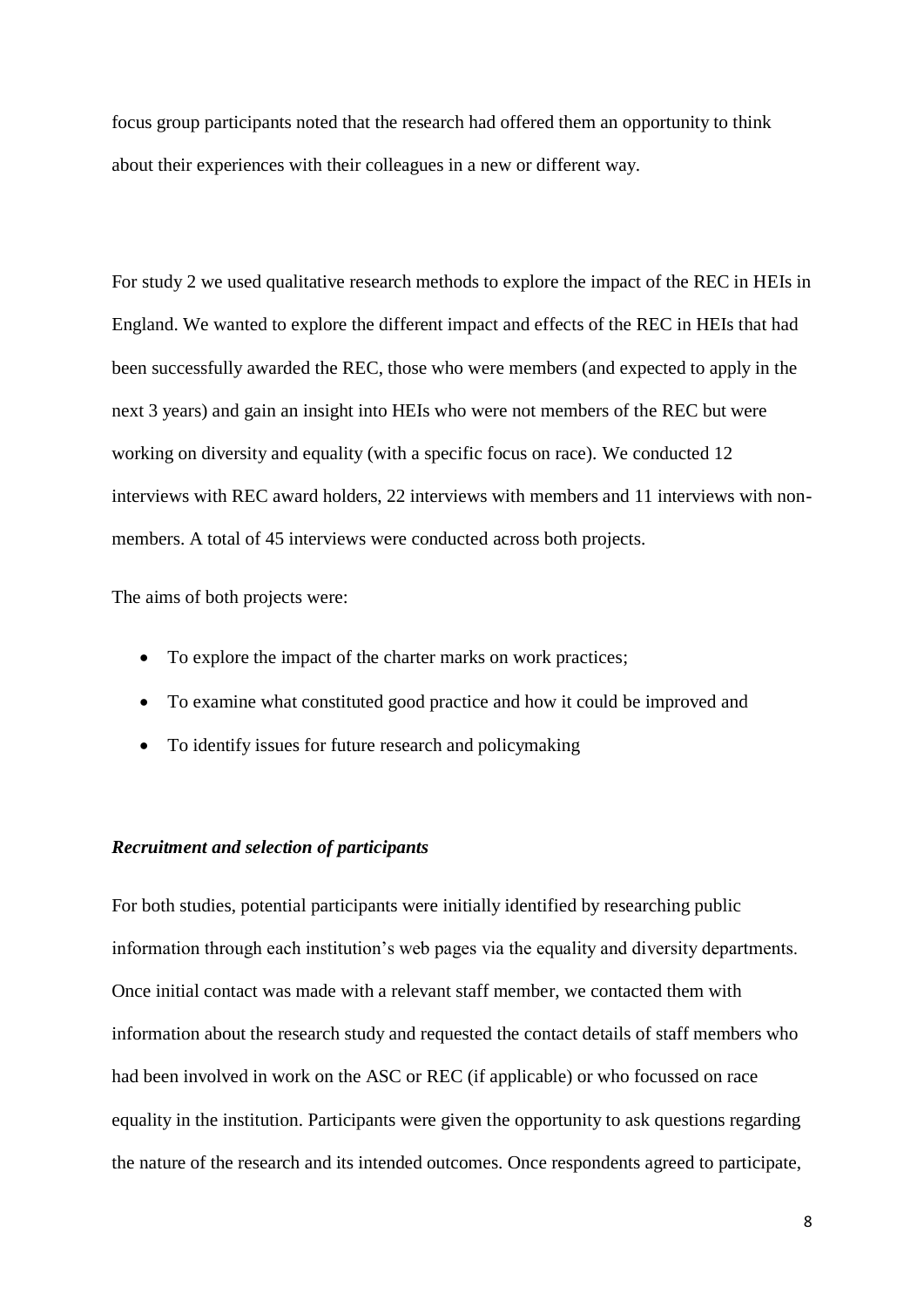they were provided with the participant information sheet and a copy of the consent form. A mutually convenient time was established to conduct either a face to face or telephone interview, or a focus group. Four of the ten interviews were conducted over the phone. All other interviews and all of the focus groups were conducted in person.

# *Ethics*

Ethical guidelines were followed in line with the British Educational Research Association's guidelines (BERA, 2018) and approval was obtained from the University ethics committee. Interview participants were invited to take part via email correspondence and informed consent was obtained prior to all data collection. An information sheet and a consent form were attached to the email invitation. Participants returned copies of consent forms and the research was conducted in compliance with  $GDPR<sup>3</sup>$  and University research policy. Electronic data was stored on password protected computers only accessible by the researchers. All data has been treated as confidential and participants have remained anonymous. Participants were informed of their right to withdraw from the study at any time without penalty.

# *Data Analysis*

1

All of the interview and focus groups were digitally recorded and transcribed. The interview data was analysed by using a process of thematic analysis from which to generate themes which were categorised under particular topics and headings we were interested in (Roulston, 2001). We examined and focussed on the ways in which respondents spoke about their

<sup>&</sup>lt;sup>3</sup> The General Data Protection Regulation is a European Union regulation based on providing data protection and privacy for individuals on how and where their personal data is held and used.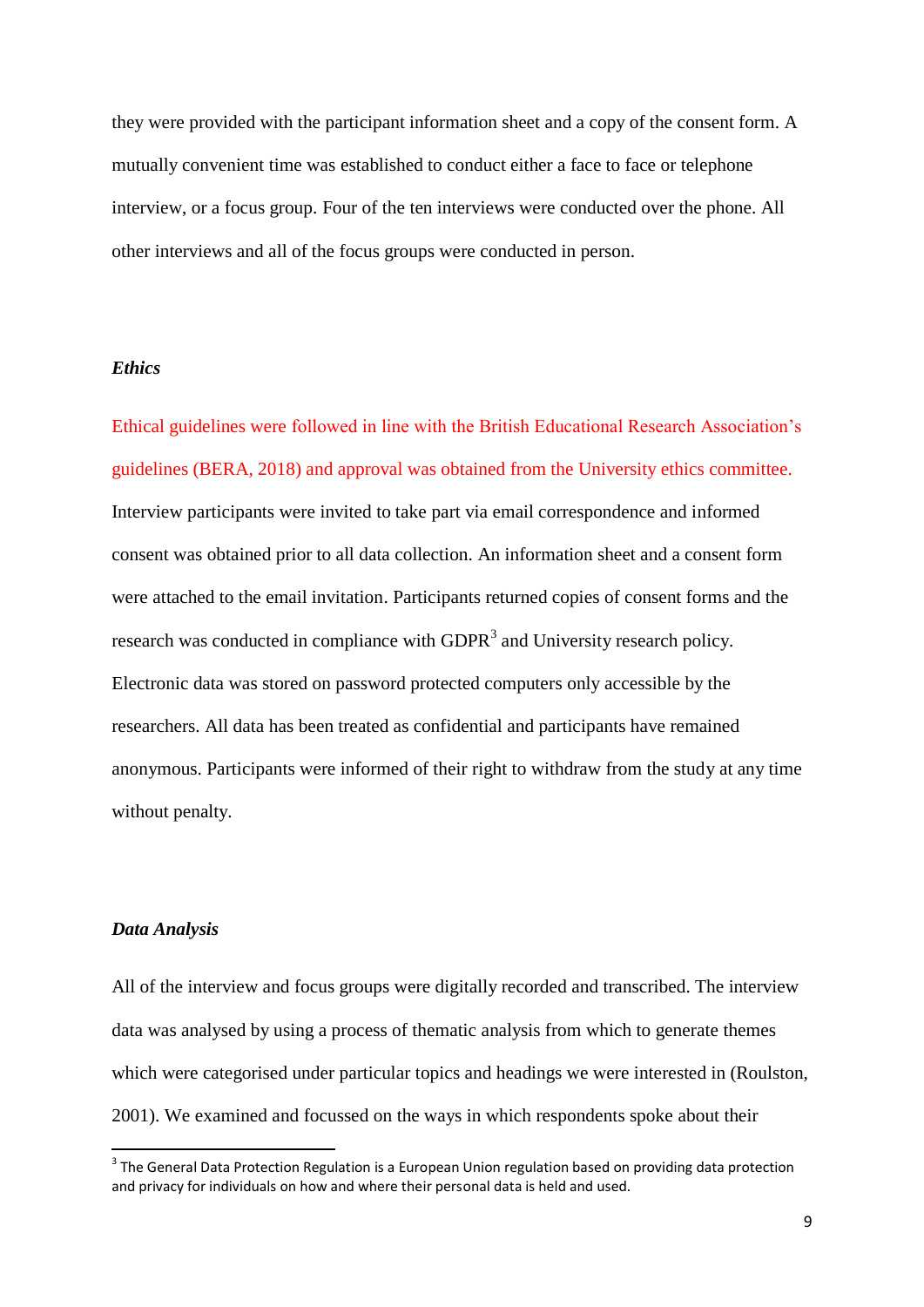experiences in HEIs and analysed the meanings attributed to their experience of the REC. The codes and themes were cross checked by both researchers to enhance reliability and validity of the data (Braun and Clarke, 2006). In the following sections we present the key findings to emerge from the data; each theme is explored using multiple direct quotations so that the voices and concerns of participants are clear and undiluted. Due to the similarity in themes that emerged in data from ASC and REC awarded or member institutions, the following findings focus on both charter marks together. Where data is quoted, we indicate whether the interview or focus group was based on ASC or the REC.

As discussed in the methodology section above, although each participating HEI was invited to be part of the study on the basis of their work on either the Athena SWAN or the Race Equality Charter, in practice almost all HEIs were in the position to comment on both. ASC award holders were in the process of considering or preparing to work on the REC, and all REC members and award holders held at least an institutional bronze ASC award. In all interviews and focus groups, therefore, there were discussions of both charter marks. These discussions focused on issues ranging from the difficulties of managing both charter marks at once, the idea of competing or conflicting equalities agendas, the possibility that just one equalities charter mark should replace the existing two, and the relationship between the REC and geographical location. In the following sections we explore how gender and race inequalities continue to persist in higher education and in our findings we demonstrate how gender has taken precedence over race in how discourses of inequality are addressed and understood.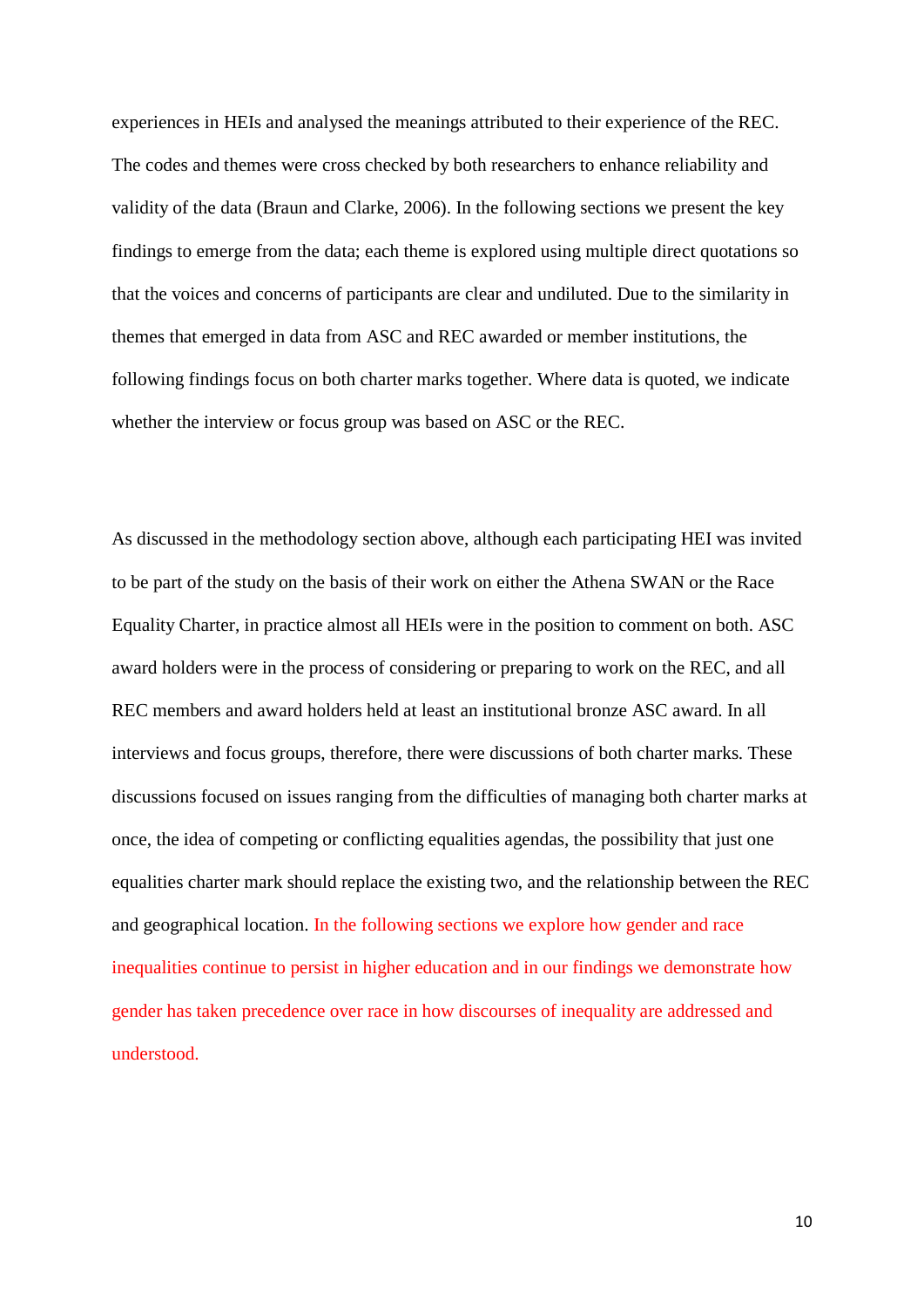#### **Inequalities in higher education: Gender**

As noted above, the Athena SWAN charter mark grew out of projects aimed at increasing the representation of women in academic science, and has sought to address the multiple ways in which gendered inequalities are experienced in academia. Of particular focus have been issues of women's access to senior academic positions, the proportions of women on teaching-only or temporary contracts, and inequalities in access to and perceptions of parttime academic positions. As the award has been extended to encompass all academic disciplines and professional and support services staff, these representation issues have emerged as systemic and enduring, despite the considerable numbers of ASC applications and awards. As a consequence, existing studies of the effects of the ASC consistently highlight both the importance and potentially positive impacts of work to reduce gender equality (Galley and Colvin, 2013), and the stubborn nature of the barriers to its success (see, for example, Munir *et al.*, 2014; Ovseiko *et al.*, 2017).

Of particular focus for ASC action planning in HEIs has been the issue of childcare, with many initiatives in HEIs centred around recognition of caring responsibilities and the mitigation of their impact on academic careers (Caffrey *et al.*, 2016). However, this focus is limited in its effects both by the wider societal gendered distribution of emotional and familial labour, and by the danger that associating childcare with women's careers in fact reinforces the perception of care as women's responsibility (Barnard, 2017; Moreau and Robertson, 2018) or problem (Garforth and Kerr, 2009). Similarly, HEIs have worked to provide clearer advice and guidance around criteria for recruitment, appraisal and promotion in actions that seek to redress the imbalance of women to men in senior positions. While there is some evidence to suggest that these actions can be effective (Barnard, 2017), there are also concerns that such actions do little to challenge gendered perceptions of academic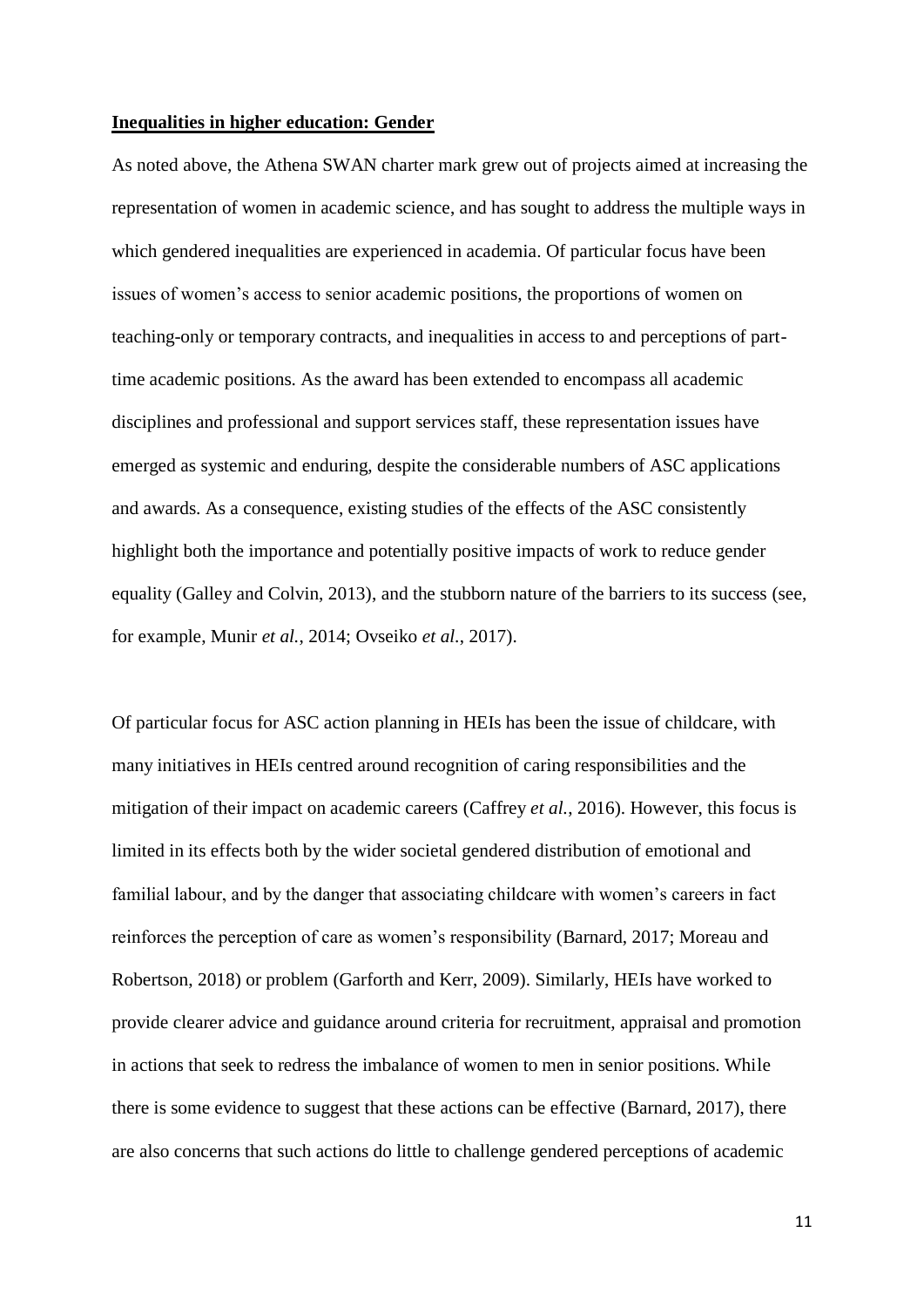excellence (Bhopal and Henderson, 2019; Van den Brink and Benschop, 2012), of care and institutional caring roles (Leathwood and Hey, 2009) or of women as requiring additional support (Van den Brink and Stobbe, 2014), all of which are significant barriers to career progression and gender equality in the academy. The statistics below, taken from Advance HE's 'Equality in Higher Education' report (2018a), highlight some current inequalities in UK HEIs in the areas of contract type and career progression.

As demonstrated in Table 1 below, although women comprise a higher percentage of the total Higher Education workforce than men, there are inequalities in the types of staff role occupied. In 2016/2017, women were significantly over-represented in professional and support services, with men taking only 37.4% of these roles. Meanwhile, despite being in the majority in the total Higher Education staff by just over 8%, female *academic* staff were in the minority by almost 10%. Of a total of 192,040 men employed in HE, 59.3% were in academic roles. In contrast, 40.7% of 227,670 female HE employees were in academic roles, representing a difference of 18.6%.

# *Table 1 about here*

Table 2 highlights further inequalities in terms of contract types. In both academic and professional and support services, women were more likely than men to be on a fixed term rather than an open-ended contract. There were further important contract differences in academic staffing with women occupying 5% more of all teaching-only contracts and 5% fewer of all research-only contracts than men. Most strikingly, 17.8% fewer of all teaching and research contracts were taken by women than by men. Given that teaching-only contracts are the least prestigious of these contract types, it is significant that women occupied the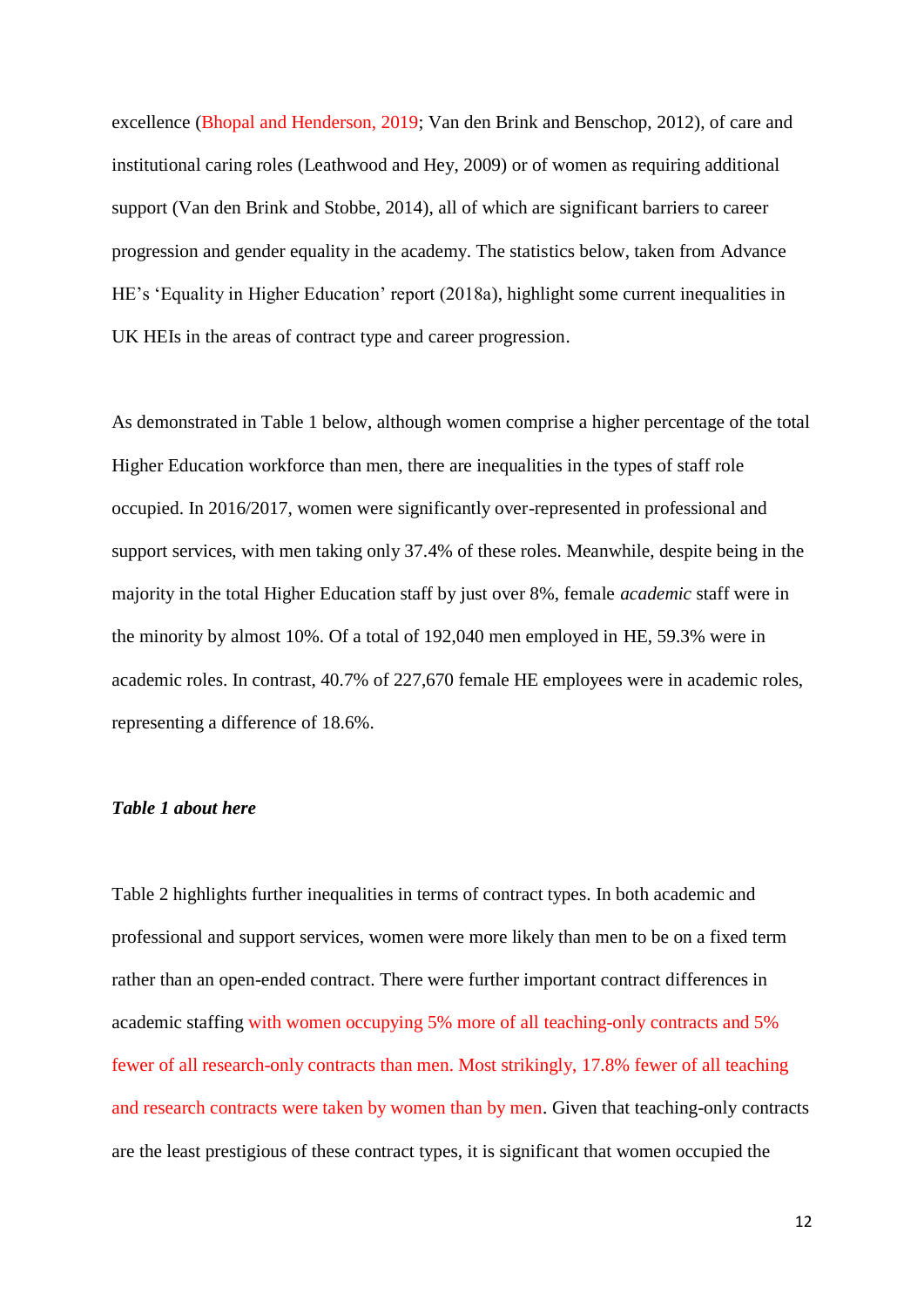majority of these, and the minority in higher-status contracts associated with research. Women also took the majority of part-time contracts across the whole of the HE workplace. This difference was most marked in professional and support services contracts, where 79.6% of all employees on part-time contracts were women. In academic staff, 55.6% of employees on part-time academic contracts were women, representing a smaller but nevertheless significant difference in modes of academic working between men and women.

#### *Table 2 about here*

Whilst the differences in Table 2 between men and women were relatively small, there were far more significant differences as levels of seniority increase. Table 3 below shows that less than a quarter of professorial roles were occupied by women across all UK HEIs, despite women occupying 45.7% of all academic contracts in total. This suggests that women were over-represented in less senior academic roles, and under-represented in more senior roles. Similarly, although men made up only 37.4% of professional services and support staff contracts, 45.9% of the most senior level roles were taken by men.

# *Table 3 about here*

In addition to the gender differences in levels of seniority, there were also significant differences in salary. Of professional and support services staff earning at the highest pay grade, less than half (48.2%) were women despite women making up 62.6% of that workforce. In academic roles, 71% of those earning in the highest salary spine were men.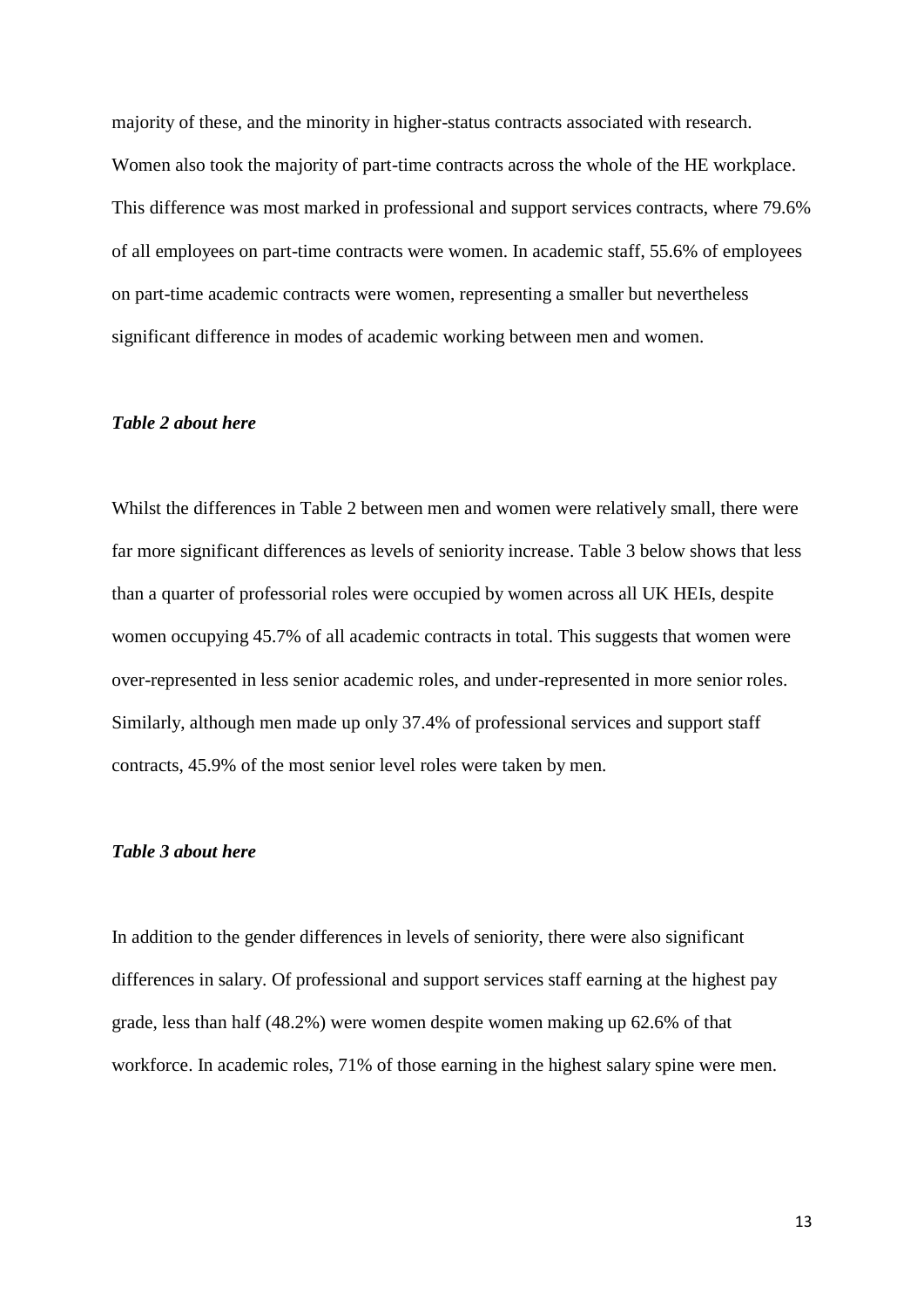#### **Inequalities in Higher Education: Race**

Current scholarship on race in the UK academy consistently highlights the pervasiveness of institutional racism (Ahmed, 2007; Bhopal, 2016; Bhopal, Brown and Jackson, 2015; Law *et al,* 2004), which persists despite the presence of equality and diversity policies and the 2010 Equalities Act. Institutional racism works in overt and covert ways (Ahmed, 2012; Bhopal, 2018; Gillborn, 2008; Gillborn *et al*., 2018; Stockfelt, 2018; Warmington, 2018). In its covert form, racism is felt in BME staff exclusion from decision-making practices and cultural insensitivity, and in the performance and reproduction of the university as an elite, White space at all levels of the institution (Bhopal, 2016). As stated in a recent report by the Trade Unions Congress, 'BME workers too often experience racism at work, which is part of their everyday life. And more times than not it's hidden. There are more obvious racist incidents that take place. But also the more hidden types such as micro-aggressions, implicit bias and prejudice' (TUC, 2017, p. 4). While covert racism is difficult to pinpoint and to prove, high proportions of BME academics have also experienced overt racist bullying and harassment from managers (72% of respondents) and colleagues (69% of respondents), according to a UCU report (2016). The combined effects of these forms of institutional racism can be seen in the significant under-representation of BME staff in UK HEI's, and particularly at levels of seniority in both academic and professional and support services. The effects can also be seen in the high proportions of UK BME academics who consider a move overseas due to their experiences of marginalisation in UK HEIs (Bhopal, Brown and Jackson, 2015; ECU, 2015).

In terms of career progression in academic or professional and support services in HEIs, research has found racist practices in recruitment, promotions and pay (Bhopal, 2016; Bhopal, Brown and Jackson, 2015; UCU, 2016). In addition to these measurable inequalities, the daily experience of racial marginalisation and exclusion remains deeply ingrained in the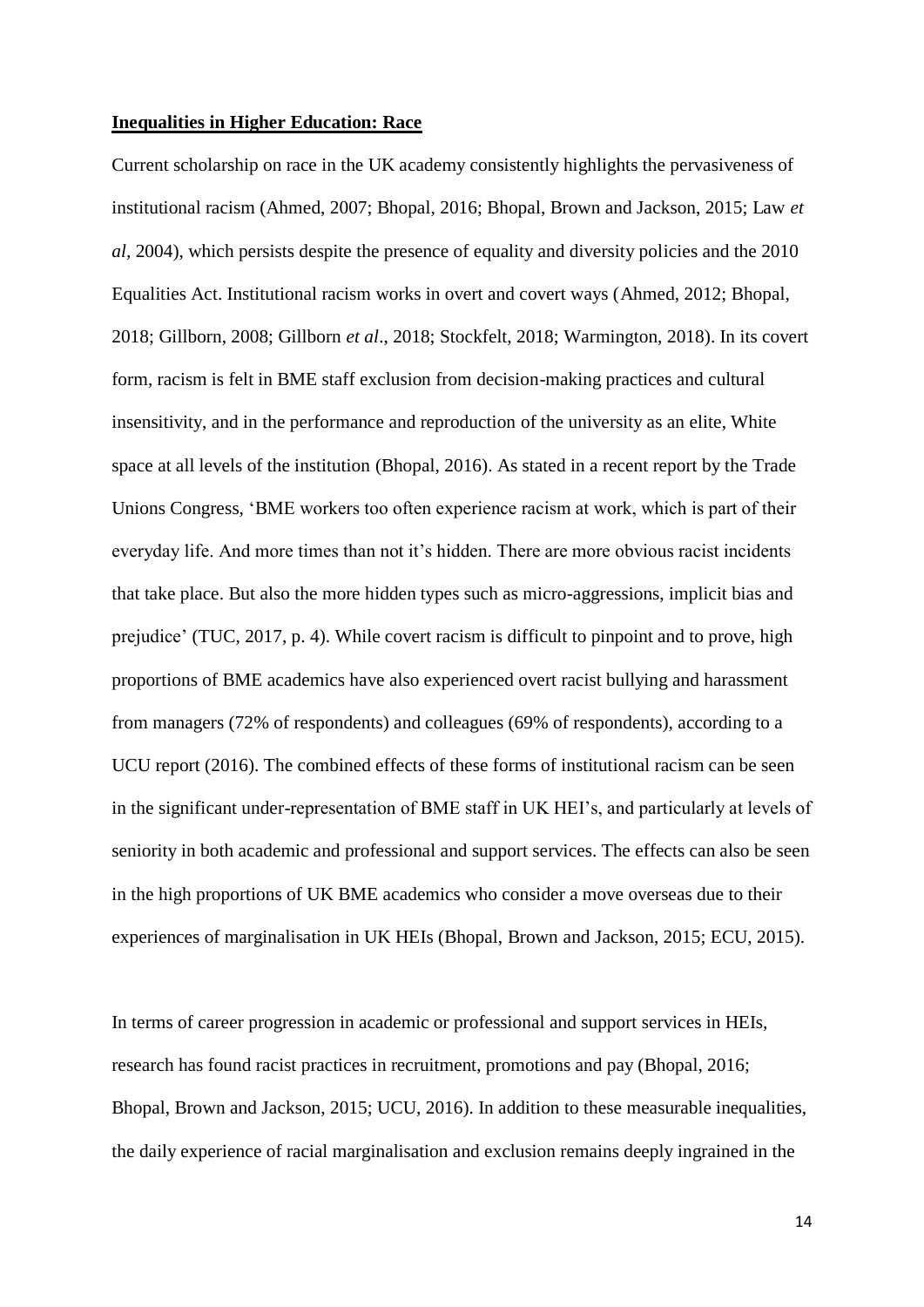cultures of HEIs (Bhopal, 2018; Pilkington, 2018; Reay, 2018), and is a significant and normalised aspect of institutional life for many BME employees. Due to this institutional culture, it is difficult for BME staff to raise or report their concerns and experiences, for fear of being discredited and therefore experiencing further career disadvantages (Bhopal, 2018; Coates, 2008; Stockfelt, 2018). The insidiousness of racist practices across the academy has proved difficult to challenge through equality and diversity policies thus far. However, the Race Equality Charter has been found to offer the potential to address racism in the academy, not least by providing a framework through which difficult conversations can take place, and specific actions planned (Bhopal and Pitkin, 2018). As the statistics below suggest, the kinds of change promised by the REC are urgent if the significant inequalities in entry into the academic workplace, access to secure and permanent employment and career progression as a BME member of staff are to be addressed. Current research findings (Bhopal and Pitkin, 2018; Bhopal and Henderson, 2019) suggest that although the REC has been found to offer a potentially powerful framework for beginning to address institutional racism in HEIs, there is evidence that considerably more resource investment and incentive is needed in order for the charter mark to be as effective as is necessary.

In 2016/2017, 9.4% of staff identified as BME. Between 2003/2004 and 2016/2017 there has been a significant increase in the numbers of BME staff working in HEIs. The numbers of staff who were UK BME increased from 4.8% to 7.6% and the increase of staff was most pronounced for professional and support staff (4.8% in 2003/2004 to 8.4% in 2016/2017). The proportion of BME academic staff increased from 4.8% to 6.7% (ECU, 2018a). As Table 4 demonstrates, however, there were differences within the overall category of BME, with the highest proportion of BME staff identifying as Indian (23.3% of all BME staff) and the lowest proportions identifying as Arab (1.3%) and Black other (1.5%).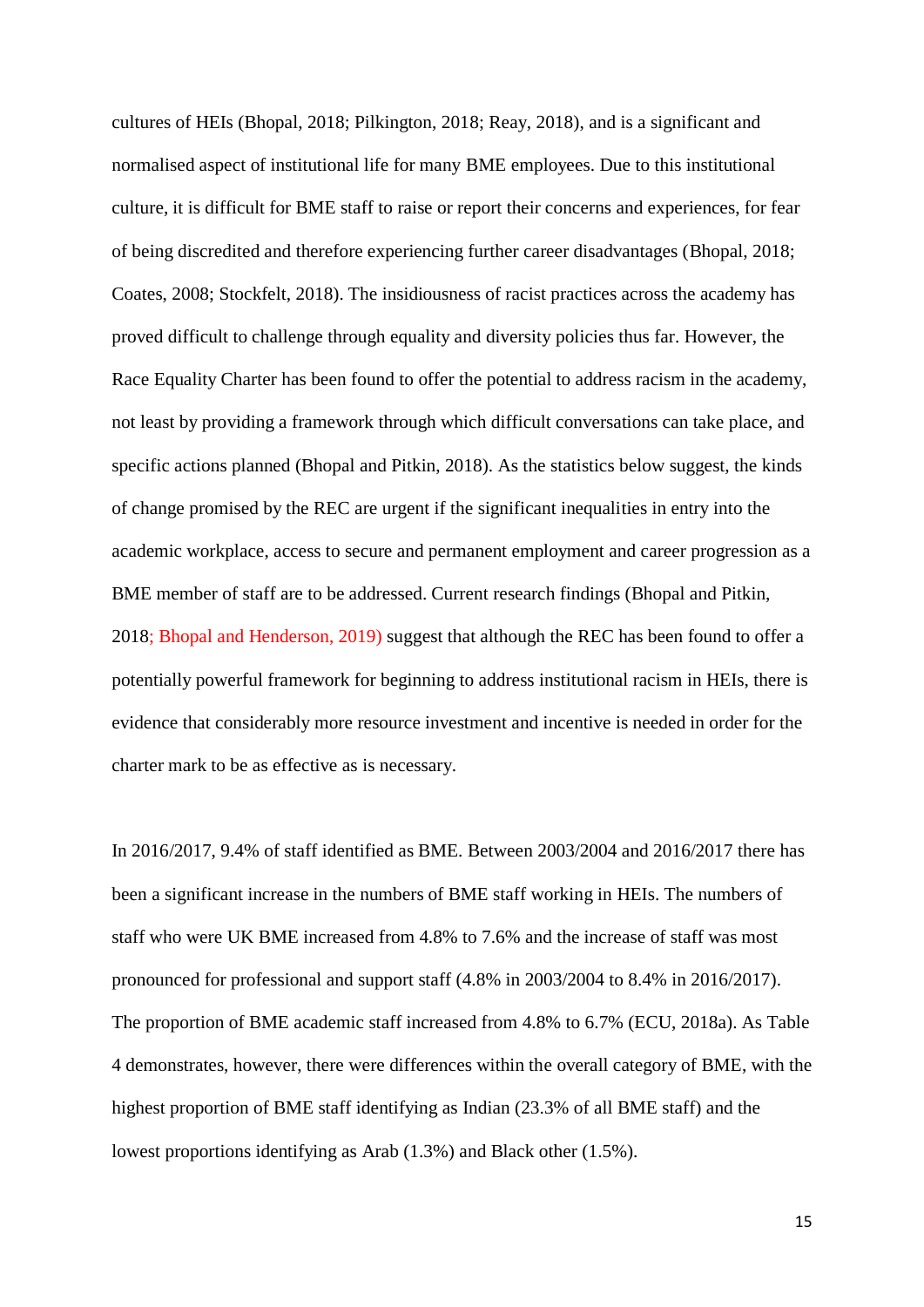### *Table 4 about here*

Although the proportions of BME staff in HEIs are increasing, those identifying as BME remain more likely to be on fixed term, temporary academic contracts compared to White groups (32.2% compared to 28.2% White). This is also the case for professional and support staff (ECU, 2018a) (Table 5).

# *Table 5 about here*

In 2016/2017, UK BME staff were also more likely to be underrepresented in the highest contract levels and overrepresented in the lowest contract levels. For example, only 0.8% of UK heads of institutions were BME, and 5.5% of academic managers and directors. Of all research-only contracts in UK HEIs, UK BME academics held 12.2% of these. UK BME academics held a lower percentage (9.1%), with UK White academics occupying the remaining 90.9% of these. A larger proportion of White academics were on the highest pay range of £58,754 or more compared to BME staff (18.1% White staff compared to 17.0% BME). Furthermore, there were only 85 Black professors in the UK compared to 13,535 who were White (Table 6).

# *Table 6 about here*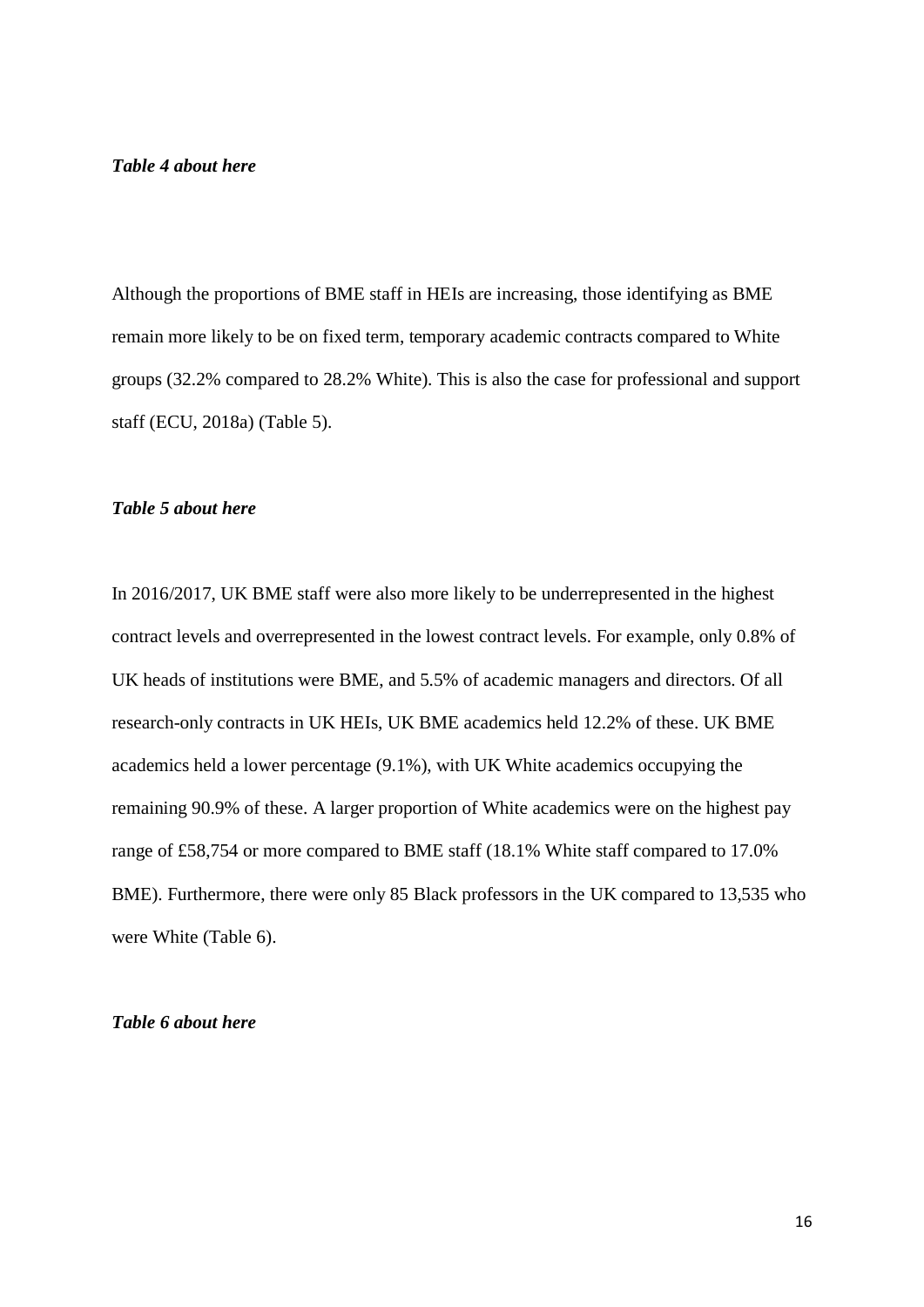The data suggests that BME groups continue to be marginalised in HEIs; they are less likely to access high-status contracts or occupy senior managerial positions, less likely to be professors and less likely to be on the highest pay range compared to their White colleagues.

# **Managing both charter marks at once**

Due to the fact that the ASC award was introduced earlier than the REC, all of the institutions in the study were approaching the REC with the lessons learned from their experiences of the ASC charter mark. Respondents therefore spoke of their awareness of the economic and time resources necessary to making a charter mark application successful:

*There was a group actually in this faculty, the health faculty that have been kind of actively talking about it [the REC], wanting to kind of start the process, and I think in a not coordinated way, the ASC got in first. And then the REC, that group, which was quite a localized group, realised what a massive job it is, and sort of stepped back, thinking, 'Well we need one of those'. One of me, and we haven't got the money for that at the moment (White female, post-1992, ASC award holder)*

In some cases, the awareness of the work required to make a charter mark application

successful resulted in an ambivalence towards beginning the process of focusing on race

equality in the institution:

*Well, we haven't sat down yet to talk about the REC, but it's really hard, because you don't want to sound negative, and I do absolutely think we should do it, but I am concerned about resourcing, because it is a lot of work and I don't think anyone realizes quite how much work it is, so that is an issue. (White female, post-1992, REC member)*

In some institutions, the reluctance to begin work on another charter mark was framed as a

kind of fatigue, with the charter marks seen as something from which institutions need rest

and respite.

*When we said we were going to apply or join the REC, quite rightly there was, there was a kind of intake of breath, and people said, 'Well, let's get ASC out of the way, then have a year off, and then do it,' because people realise there's a lot of work involved. And they just, they were just, 'Oh, do we really want to do this?'*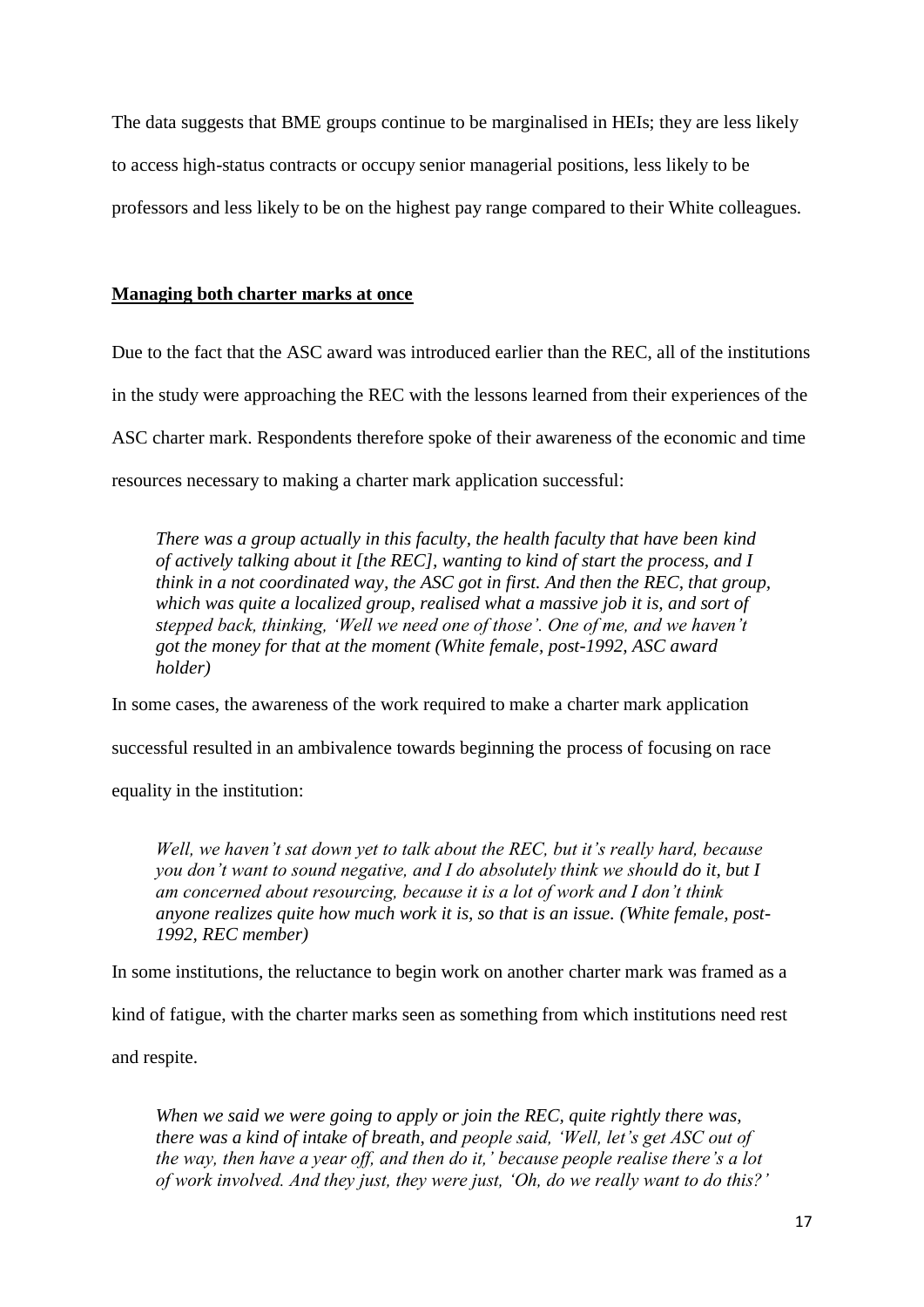*We do want to do it, we want to do it for all the right reasons, but people get put off by the workload. You know, the university wants to have the award, and it wants the accolade, and it wants to show itself off as a university that takes equality seriously, and can deliver, but it's the work that goes in that puts people off. And that's the negative side. (Black male, red brick, ASC award holder)*

In each of these instances, the work on gender equality required by the ASC framework has not only happened earlier than the work on race equality for the REC, but has left a legacy of reluctance to address more, different issues of equality in addition to gender. Given the often thankless nature of 'diversity work' (Ahmed, 2012), as well as the commonly acknowledged workload issues of the ASC in particular, it is not surprising that respondents felt a sense of weariness at the prospect of taking on another, similar equalities task. However, what risks being lost within a discourse of workload and resource allocation is that work on race equality is effectively positioned as optional or dispensable in these accounts. HEIs can be seen to be working on equality through their ASC applications, and during the time it takes to recover from these applications and to consider the lessons learned from them, the equivalent work on race inequalities is put off, or approached with reluctance. In these accounts, race equality work does not only happen after gender equality work, but is further disadvantaged by the associations that have grown up around equalities work in general through that initial focus on gender. In some cases, *because* of gender equality work, addressing race inequality is *even more* unappealing than it might otherwise have been.

# **Competing inequalities**

As well as giving institutions beginning the REC process previous experiences of the charter mark workload, ASC was seen by participants as occupying the majority of the resources spent on equalities work in their institutions. This focus on gender equality led to comparisons between the resources given to different marginalised groups: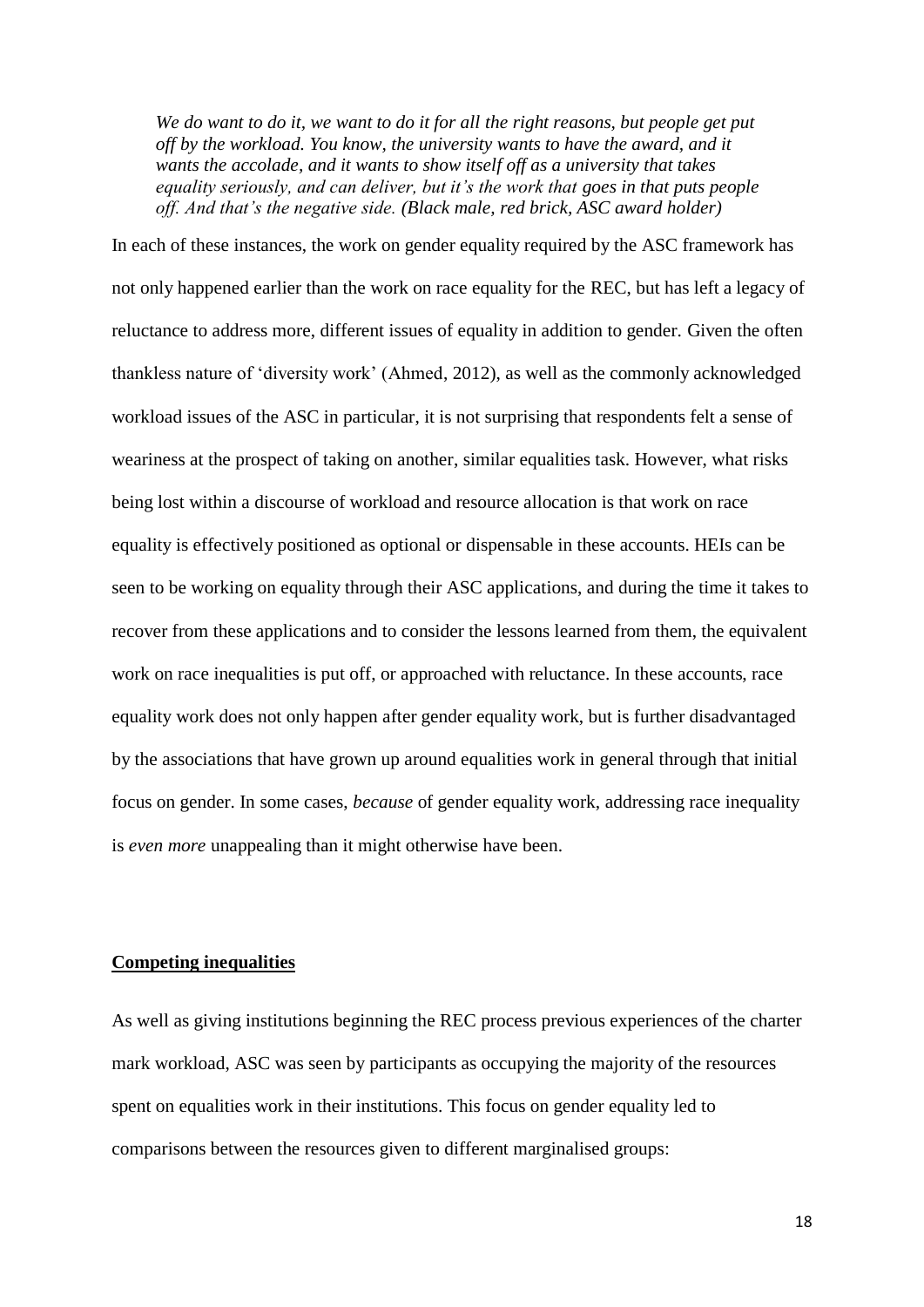*But I do wonder, given that the animal sciences institute has taken it (Athena SWAN] so seriously and has improved life for everybody, but it is always talking about ASC. I'm starting to wonder how some of the other marginalised groups feel about this focus. (White female, Russell Group, ASC award holder)*

In some institutions, working on the REC had allowed a comparison between gender equality

and race equality in terms of the kinds of issues and conversations that were associated with

each charter mark, and a further comparison of institutional readiness to confront these

different issues:

*I think there is also, it's fair to say, it's an easier conversation, to talk about gender than it is when you trying to have a discussion about race. And for me, some of it is around people saying, "Well, ok, we can see around gender that it may be to do with childcare responsibility, people taking time out and then coming back in and so the lack of sort of time in terms of their progression," and other things, all of those things that they can talk about. When it comes to talking about race, there seems to be, all of a sudden it's a bit like, 'Why is this happening?' And no one wants to or would go there in terms of, people do sort of talk about institutional racism, and, you know, that's a conversation that institutions don't really want to have, so it becomes a bit more difficult (Black male, Russell Group, REC award holder)*

For other participants, the dual focus on gender and race meant that other marginalised

groups were unseen, or losing out on key resources and input:

*Because we can see that generally, a lot of our protected characteristics are very happy. You know, religion, sexual orientation, they're all ok. But it's our disabled staff who are clearly not happy. And it does grate on me slightly that we're doing all of this stuff for gender and race when actually, things aren't perfect by any means but it's our disabled staff where we have real issues. (White female, post-1992, REC member)*

In these responses, discussions of 'marginalised groups' and 'protected characteristics' show

how the charter mark policy intersects with the Equalities Act, prompting measurements of

multiple inequalities against each other. In part, as P28's response shows, the embedded

institutional focus on gender equality as a consequence of ASC has sparked questions of what

is left out of this equalities agenda. However, as the subsequent data excerpts demonstrate,

the introduction of race as a second (and secondary) area of equalities focus for HEIs

produces both discomfort around the confrontation of institutional racism, and a possible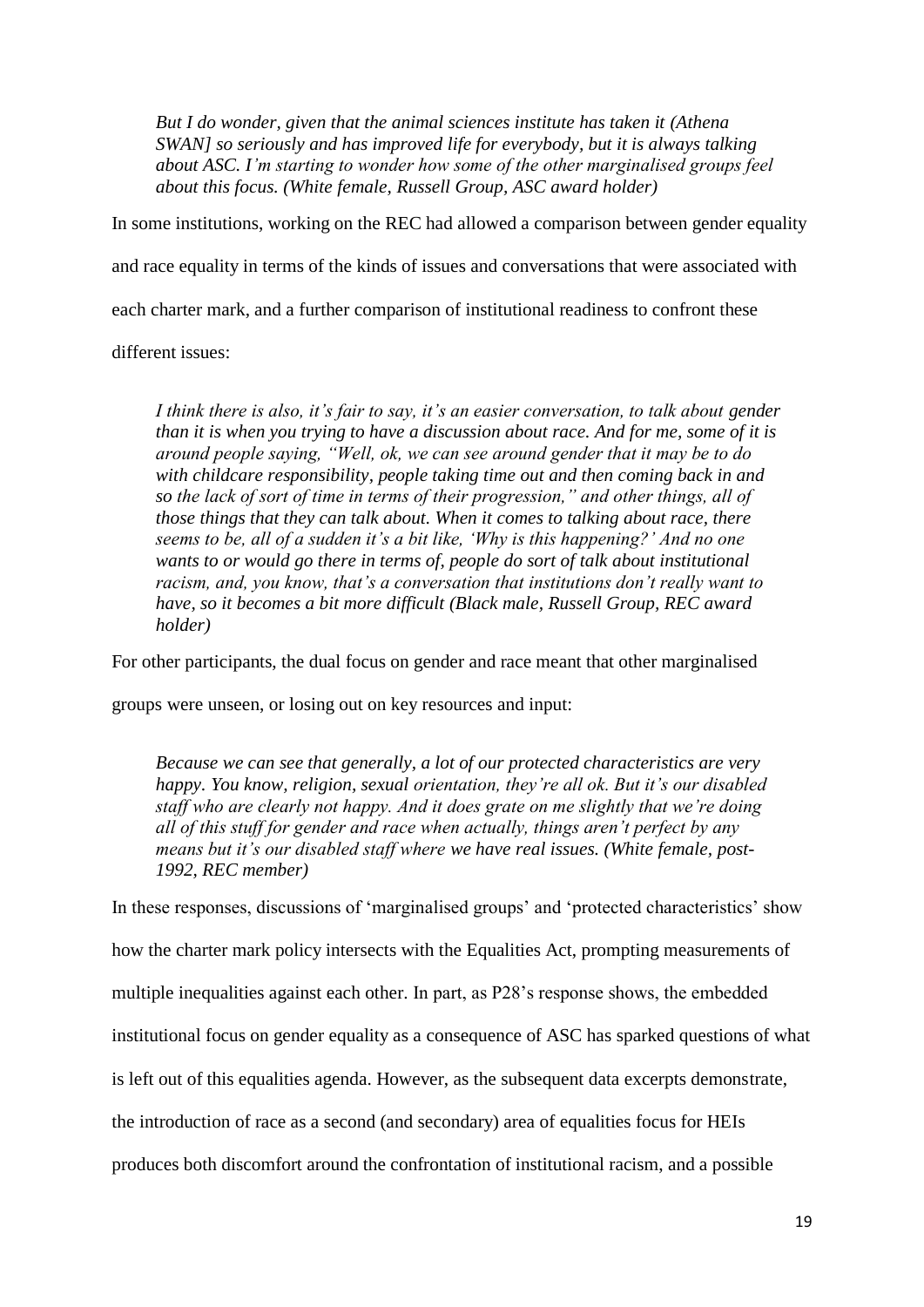justification for deflecting issues of racial inequality into other, seemingly more deserving, equality issues.

# **A single equalities charter mark**

In part because of the ways that resources and time were seen to be unequally balanced between different marginalised groups, and in part because of the dual workload of the ASC and the REC, many participants discussed the possibility of a single equalities charter mark that might replace the current gender and race charter marks. For respondents like those above, who felt that some equalities characteristics were being overlooked in a focus on race and gender, the possibilities of a single charter mark were positive:

*I think they could be put into one submission, because a lot of the recommendations you make around gender equality actually apply equally to race as well. So yeah, getting data is getting data, but I think it could be put into one submission, an equalities submission, rather than just ASC or REC. You could call it an equalities mark – especially if we're going to go down the lines of intersectionality, you know, we perhaps need to look at our wider equality credentials and just see what else we're doing as well. So I do think, I do think there is definitely scope to look at the whole thing, and to put it into an equalities submission. (Black male, red brick, ASC award holder)*

Some participants drew on their experiences in other organisations and other sectors to show

how single equalities frameworks might be successful.

*I used to work for the [name of organisation] and they have one thing, called the Diversity Assessment Framework. It would be useful, I think for ECU to have a look at how that works. It's just diversity, and it is kind of, because they work all over the world and lots of countries are in different positions in terms of equality than others, so the goalposts are quite wide. But that concept, of a Diversity Assessment Framework is something that potentially could be adapted, rather than being about race, and about gender. Perhaps, later on, you might get an LGBT one, disability charter, how many different people are you going to employ to be able to essentially get that tick? (White female, post-1992, REC member)*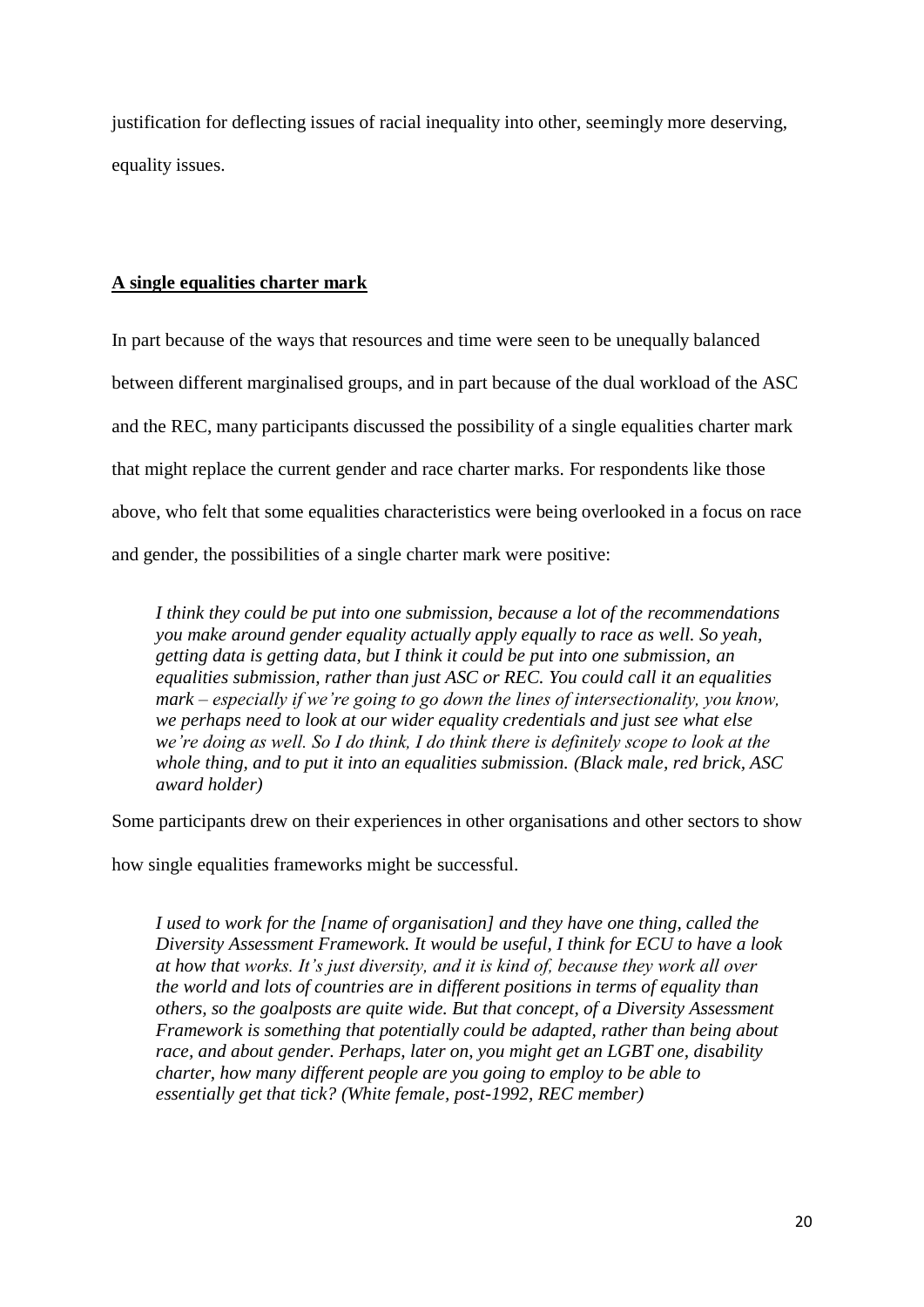However, some respondents also raised concerns about the possibility that, under a single equalities framework, the hard-won focus on race equality of the REC might be lost or diluted:

*The other thing people talk about is, why not put it all together and just have one charter mark? But I'm not really in favour of that. I mean there's pros and cons with these things, but I think what you would find is, you just wouldn't have the focus and I think having that clear focus and being able to have those conversations about that single issue is really important, whereas it would be lost within a wider framework. (White male, Russell Group, REC award holder)*

*We want the specialist interest in race, because of the risk of dilution. We don't want to dilute race amongst all the other characteristics. (Asian female, plate glass, REC member)*

The two opposing responses to the idea of a single equalities charter mark can be seen to represent two approaches to discussions of race. In the first response, race is characterised as one of multiple similar inequalities that can be addressed through a universal diversity agenda. In the second, there are specific inequalities associated with race that make race equality both crucial to focus on as a single issue, and vulnerable to becoming absorbed and silenced in a multiple equalities approach. Particularly given the chronological precedence of gender equalities work in HEIs, we argue that the more established, familiar and comfortable measures taken in addressing gender inequality would be likely to take priority in an already crowded equalities agenda.

# **The REC and geographical location**

In discussions of the REC with respondents in the HEIs which were either just beginning or had not yet begun to engage with the charter mark, respondents expressed their uncertainty about the necessity of addressing race as an issue in their particular institutions. Often, the geographical location of the HEI referred to as a barrier or difficulty for their race equality work: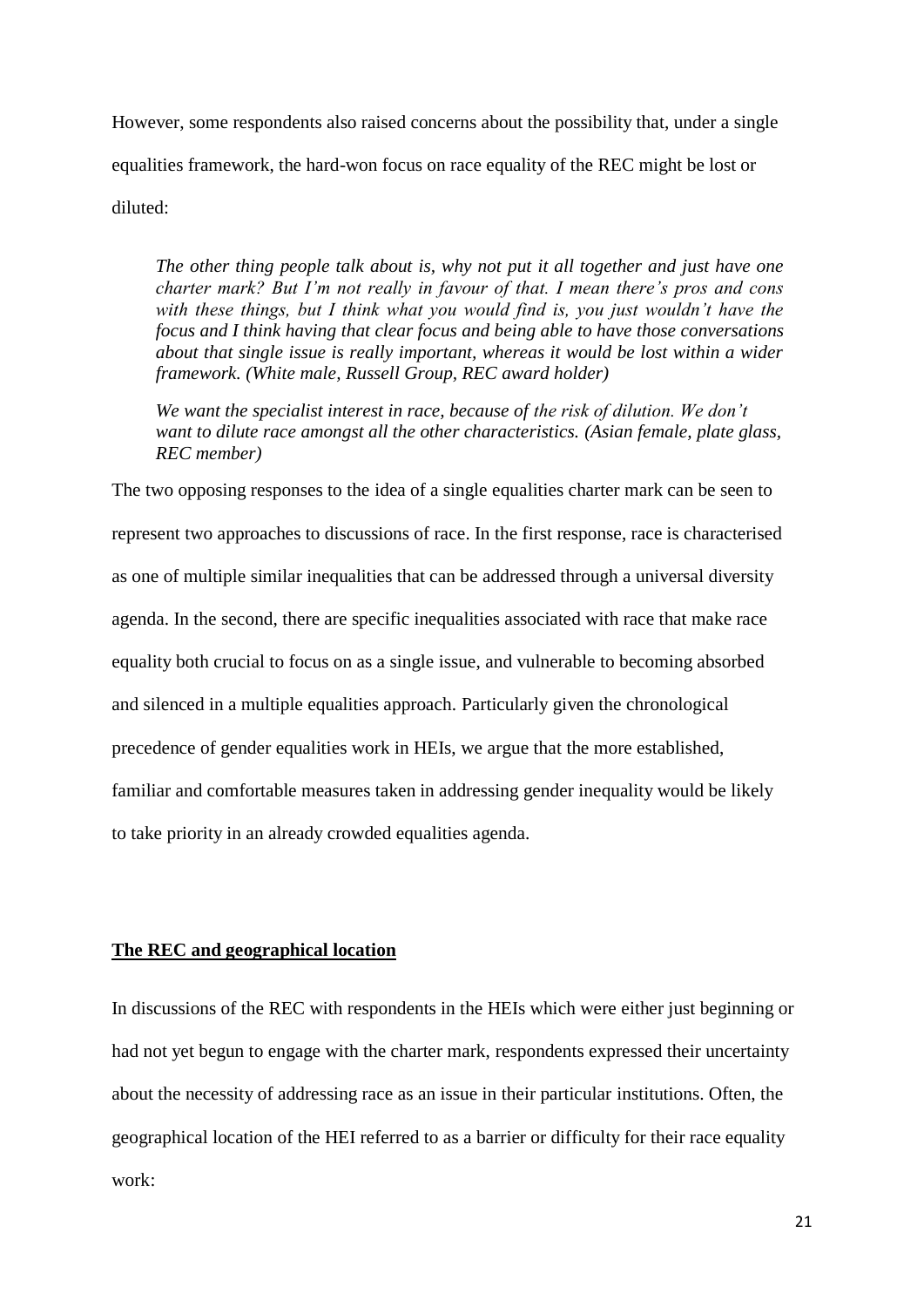*And when I looked at the results [of initial race equality data analysis], I thought to myself, I know obviously there is a university benchmark, but we've also got to consider where we're positioned, we're not an inner London university, our campuses are not in ethnically diverse places, so there's some relativity to that, I think. (White female, post-1992, REC member)*

Respondents saw geographical location as affecting their race equality work in ways that did

not impact on gender equality action:

*On different applications the meaning of the REC in different institutions is actually going to be quite different, which probably it has to be, in as much as, you take a city like [this city] and its racial composition is going to be very different to Bradford or wherever, and so the goal is going to be very different. Whereas everywhere has pretty much the same proportions of men and women, so it's a different challenge. (White male, red brick, ASC Bronze Award Holder)*

In one HEI, participating in the study as an ASC bronze award holding institution, a

previously unsuccessful application for the REC was understood according to the specificity

of their geographical location:

*We think there was a lot of lack of understanding from the judging side about the [area of UK] context. There's only one institution in [area] that has got an award, and I've seen one of the other institution's submissions and it was really good. I thought their action plan was really good – it was better than ours, and so I don't know why then didn't get an award. But it was [university] and they're in a tiny, tiny town, and there aren't people of colour there, and so you know if you go there that it is a very White institution. It's difficult to give it the same context as Birmingham or London or Bristol. And we felt that that was something that the judges weren't understanding. (White female, Russell Group, ASC Bronze Award Holder)*

There are two key ways in which a discourse of higher education geography is a false

justification for shifting the equalities focus away from race. First, given the global marketplace in which HEIs position themselves (Marginson, 2016), it is contradictory that the same institutions were keen to locate themselves in specific areas of the country in which race has less relevance than it might otherwise. Historically, and particularly in elite UK universities, the relationship between a university and its immediate locality is questionable – the university is often seen as separate from its geographical area, despite recent policy efforts to incentivise community-university relationships (Chatterton, 2000). Secondly, there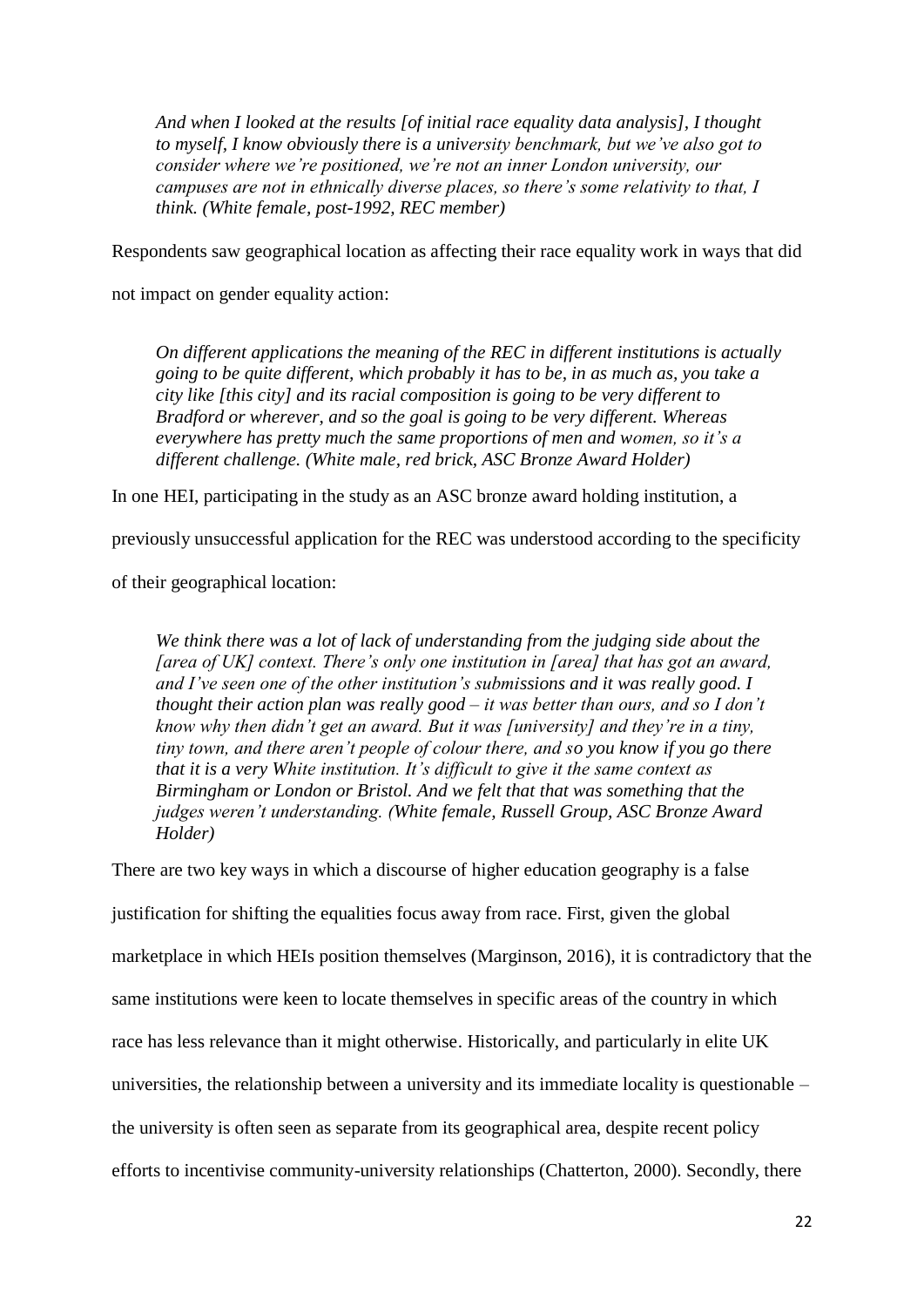is a perception in these excerpts of gender as a universal issue, in contrast to race which is a concern only where racial diversity already exists. There is a risk here that White-only academic spaces are perpetuated by the myth that this is the natural or given state of a particular academic space, and should only be more diverse, paradoxically, if it already is diverse. Despite the contradictions of the race-geography argument, it was common across our data set, and therefore clearly represents a convincing justification within equalities work for a shift away from addressing White privilege through the perception that race, in contrast to gender, is a niche or context-specific inequality.

# **Conclusions**

Across our sample, it was clear that both the Athena SWAN and Race Equality charter marks offer an important framework for equalities work in UK universities. Respondents saw the charter marks as having enabled difficult conversations to take place, providing justification for the importance of undertaking work to address gender and racial inequalities in their institutions. In particular, the connection between the Athena SWAN award and medical research funding was seen as having made gender equality a priority. The result of this was that good practice for gender equality had become a standard item on meeting agenda and appointment panels, and data systems had improved so that metrics on gender in recruitment, promotion and retention were accessible and up to date. Department and School-level Athena SWAN awards were also identified as prompting localised as well as institution-wide changes to practice. Without the weight of a connection to research council funding or an established process of moving from institution-wide to department-level awards, the Race Equality Charter was nevertheless seen as a vital tool for negotiating the discomfort around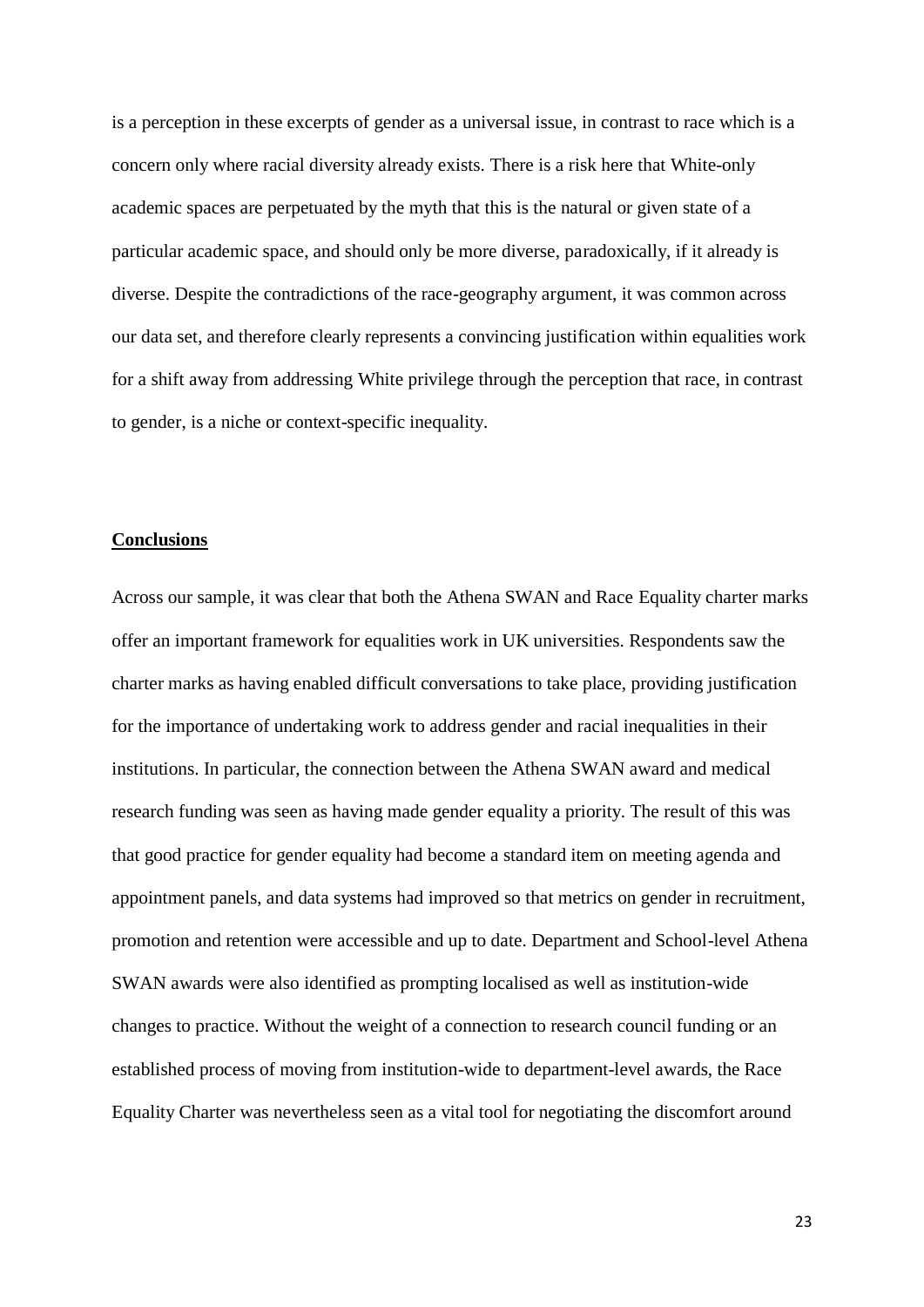discussing issues of race in the workplace, with the gathering of triangulated data providing an evidence base from which to work.

However, a common perception of the REC was as an additional, often impossible, equalities workload, largely due to experiences of working on the ASC. As a consequence of this perception, HEIs responded by considering economising strategies such as combining roles focusing on race and gender, or arguing that the REC was less necessary in a particular institutional context. Given the potential, noted above, for the charter marks to enable difficult and necessary conversations on separate issues of gender and race equalities in universities, and given the particular discomfort of discussions of race and racism, we would see these economising strategies as a backwards step. Rather than approaching the REC with a logic of economising and efficiency, we would suggest that the REC requires significant investment of resources and time at institution-wide and localised levels, as has been shown to be effective in relation to the ASC.

Even if it is couched as a simple accident of timing and chronology, the effects of the introduction of the REC after the firm establishment of the ASC are that the REC is a second and secondary equalities priority. While institutions can claim to be working on structural inequality by focusing time, resources and attention on gender equality, there is little or no imperative to shift the focus to uncomfortable conversations about race and racism in the academy. The findings from these projects show how, as race is introduced, so is a weariness with the equalities agenda, an economising logic for diversity work, and justifications for inequalities more universal or more deserving than those of race. Given the stark and persistent racial inequalities in UK higher education, it is crucial that these inequalities are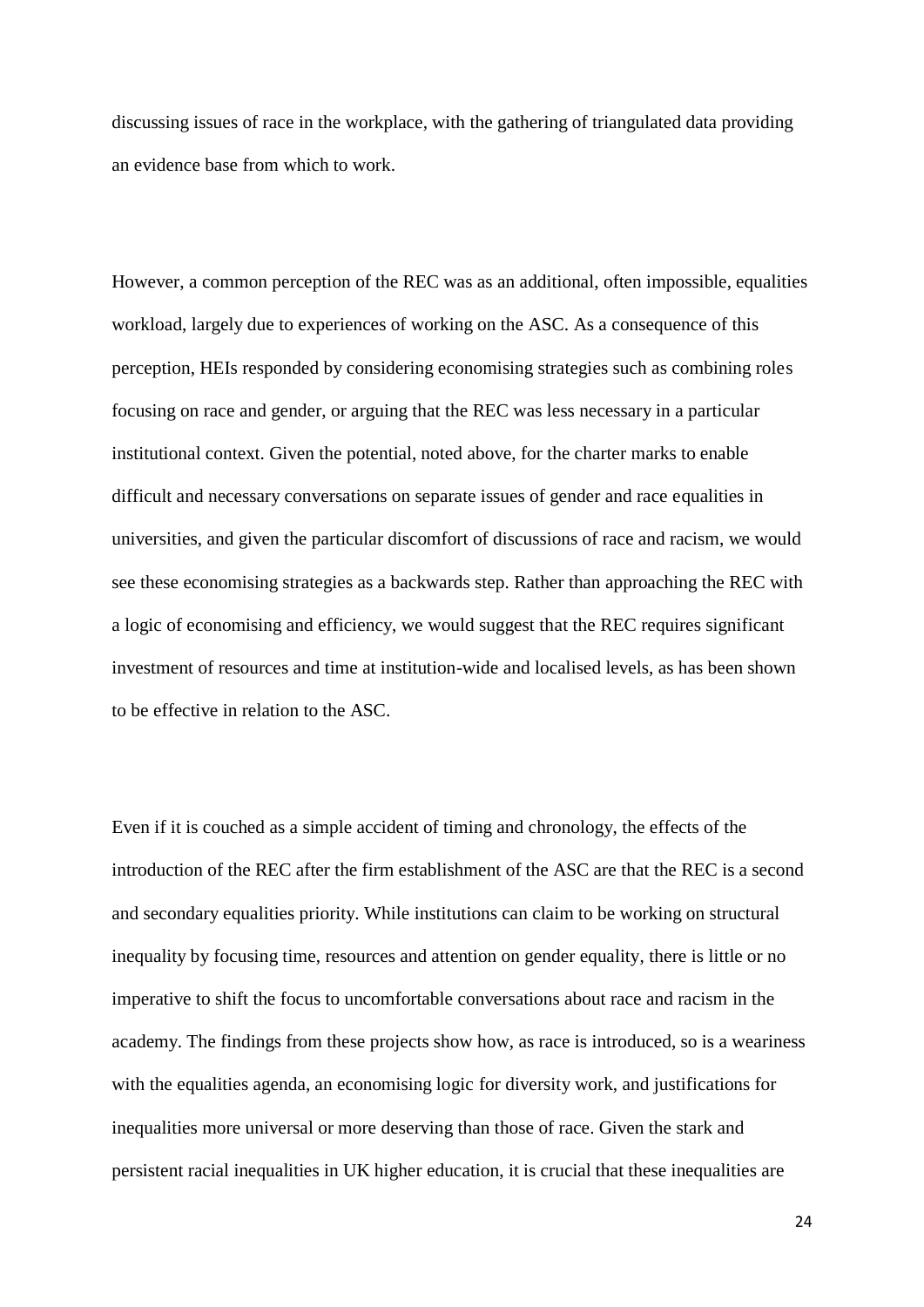not allowed to be conflated with or replaced by more familiar discussions around gender equality. Through such a conflation, HEIs could appear to be conducting work on redressing inequality, while ensuring that the very issues that exclude people of colour from the academy are further excluded from discussions within the academy.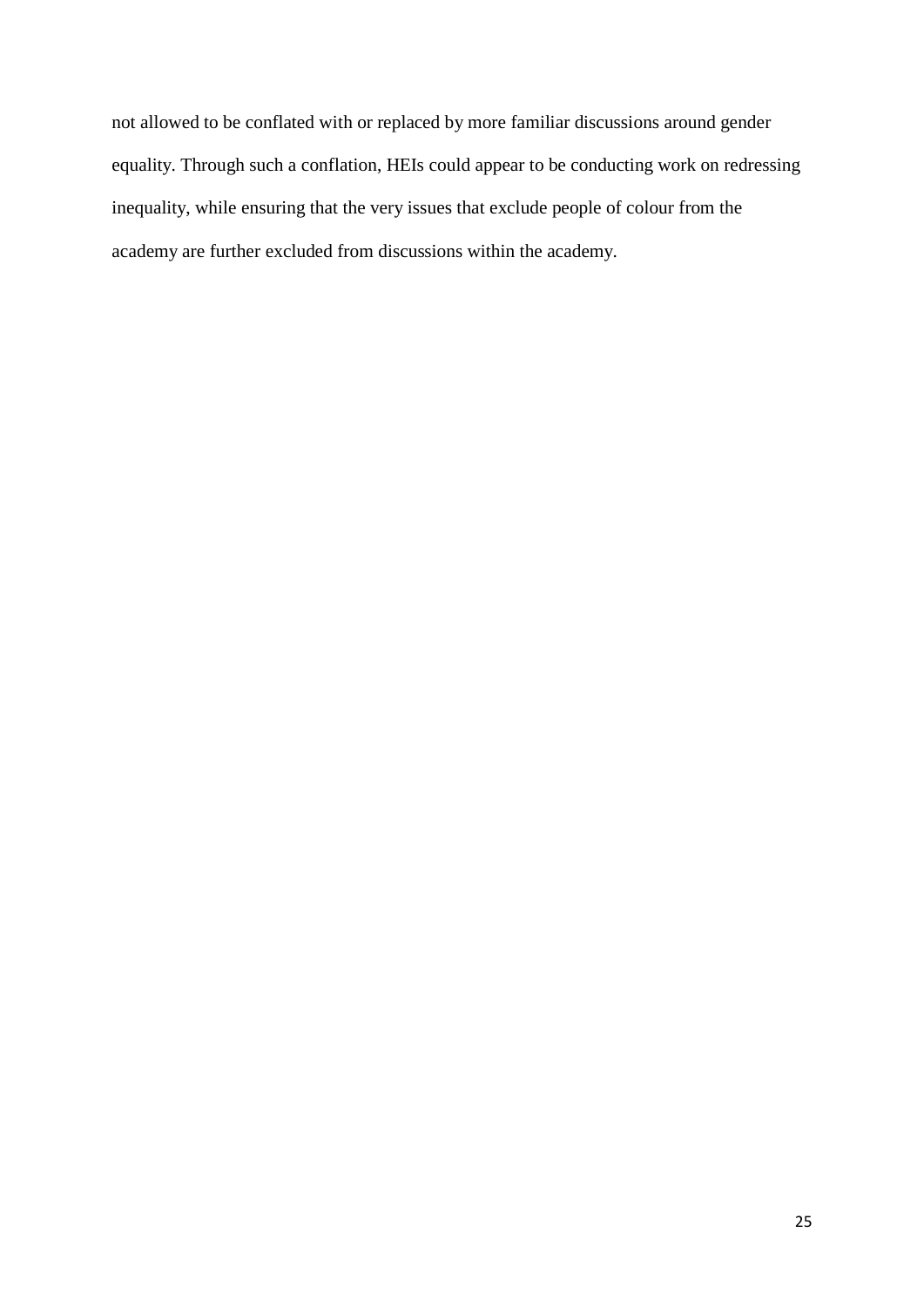# **References**

Advance HE. (2018a). *Equality in Higher Education: Staff statistical report 2018*. London. Advance HE.

Advance HE (2018b). *Equality in Higher Education: Student statistical report 2018*. London. Advance HE.

Ahmed, S. (2012). *On being included: Racism and diversity in institutional life.* Durham, NC. Duke University Press.

Ahmed, S. (2007). '"You end up doing the document rather than doing the doing": Diversity, race equality and the politics of documentation.' *Ethnic and racial studies,* 30 (4): 590-609.

Barnard, S. (2017). 'The Athena SWAN Charter: Promoting Commitment to Gender Equality in Higher Education Institutions in the UK'. In K. White and P. O'Connor (Eds), *Gendered Success in Higher Education*. London: Springer.

British Educational Research Association (2018) *Ethical Guidelines*. BERA: London.

Bhopal, K (2018). *White Privilege: The myth of a post-racial society*. Bristol: Policy.

Bhopal, K (2016). *BME experiences in higher education: A comparative study of the unequal academy*. London and New York: Routledge.

Bhopal, K (2014). *The experiences of BME academics in higher education: Aspirations in the face of inequality.* London: Leadership Foundation for Higher Education.

Bhopal, K., Brown, H. and Jackson, J. (2015). 'BME academic flight from UK to overseas higher education: Aspects of exclusion and marginalisation'. *British Educational Research Journal,* 42 (2): 240-257.

Bhopal, K and Henderson, H (2019) *Advancing equality in higher education: a comparative study of the Athena Swan and Race Equality Charters*. London: British Academy/Leverhulme Research Report.

Bhopal, K. and Pitkin, C. (2018). *Investigating Higher Education institutions and their views on the Race Equality Charter*. London: UCU.

Braun, V. and V. Clarke (2006). 'Using thematic analysis in psychology'. *Qualitative Research in Psychology*, 3 (2): 77-101.

Caffrey, L., Wyatt, D., Fudge, N., Mattingley, H., Williamson, C. and McKevitt, C. (2016). 'Gender equity programmes in academic medicine: A realist evaluation approach to Athena SWAN processes'. *BMJ open,* 6 (9)*,* 1-9.

Chatterton, P. (2000). 'The cultural role of universities in the community: revisiting the university—community debate'. *Environment and Planning A*, 32 (1): 165-181.

Coates, R. D. (2008). 'Covert racism in the USA and globally'. *Sociology Compass* 2, (1): 208-231.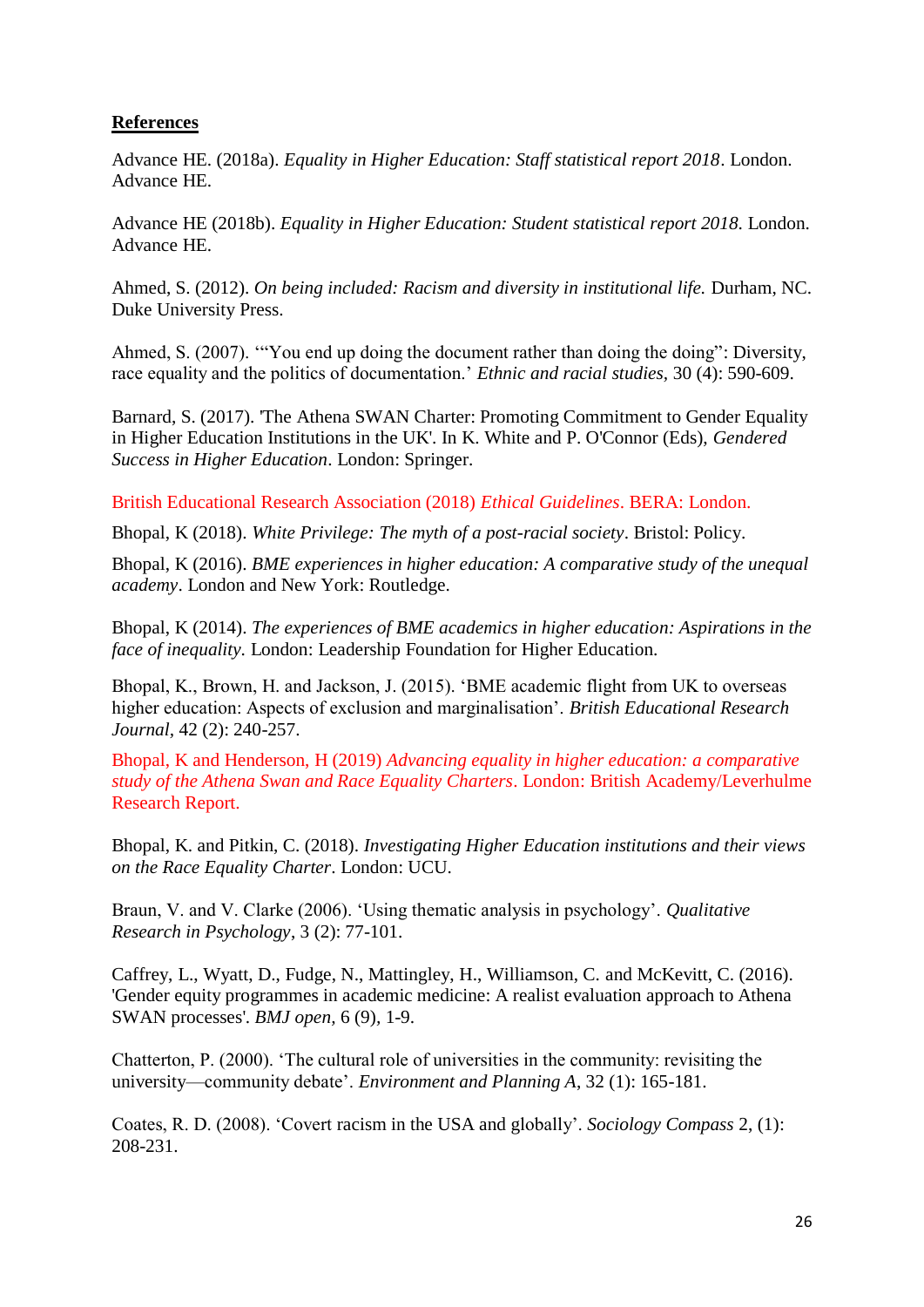Equality Challenge Unit. (2015). *Academic flight: How to encourage Black and Minority Ethnic academics to stay in UK higher education.* London. Equality Challenge Unit.

Fox, C. (2014). *Athena Project Review*. London: Athena Forum.

Galley, H. F. and Colvin, L. A. (2013). 'Next on the agenda: gender'. *BJA: British Journal of Anaesthesia,* 111 (2)*:* 139-142.

Garforth, L. and Kerr, A. (2009). 'Women and science: What's the problem?'. *Social Politics,* 16 (3)*:* 379-403.

Gillborn, D. (2008). *Racism and education: Coincidence or conspiracy?,* Abingdon. Routledge.

Gillborn, D., Warmington, P. and Demack, S. (2018). 'QuantCrit: Education, policy, "Big Data" and principles for a critical race theory of statistics'. *Race Ethnicity and Education***,** 21 (2): 158-179.

Guardian, (20 Oct 2017) Oxbridge 'failing to address diversity' David Lammy says [\(https://www.theguardian.com/education/2017/oct/20/oxbridge-failing-to-address-diversity](https://www.theguardian.com/education/2017/oct/20/oxbridge-failing-to-address-diversity-david-lammy-says)[david-lammy-says\)](https://www.theguardian.com/education/2017/oct/20/oxbridge-failing-to-address-diversity-david-lammy-says).

Law, I, Phillips, D. and Turney, L. (2004) *Institutional Racism in Higher Education*, Stoke on Trent: Trentham Books.

Leathwood, C. and Hey, V. (2009). 'Gender/ed discourses and emotional sub-texts: theorising emotion in UK higher education'. *Teaching in Higher Education,* 14 (4)*,* 429-440.

MacPherson, W (1999) *The Stephen Lawrence Inquiry*. London: HMSO.

Marginson, S. (2016). 'The worldwide trend to high participation higher education: dynamics of social stratification in inclusive systems'. *Higher Education,* 72 (4): 413-434.

Moreau, M.-P. and M. Robertson (2017). *Careers and carers: Career development and access to leadership positions among academic staff with caring responsibilities*. London, University of Roehampton and Leadership Foundation for Higher Education.

Munir, F. (2014). *Evaluating the effectiveness and impact of the Athena SWAN charter executive summary.* London. Equality Challenge Unit.

Munir, F., Mason, C., McDermott, H., Morris, J., Bagilhole, B. and Nevill, M. (2013). *Advancing women's careers in science, technology, engineering, mathematics and medicine: Evaluating the effectiveness and impact of the Athena SWAN charter*. London: Equality Challenge Unit.

Ovseiko, P. V., Chapple, A., Edmunds, L. D. and Ziebland, S. (2017). 'Advancing gender equality through the Athena SWAN Charter for Women in Science: an exploratory study of women's and men's perceptions'. *Health Research Policy and Systems,* 15 (1)*:* 12.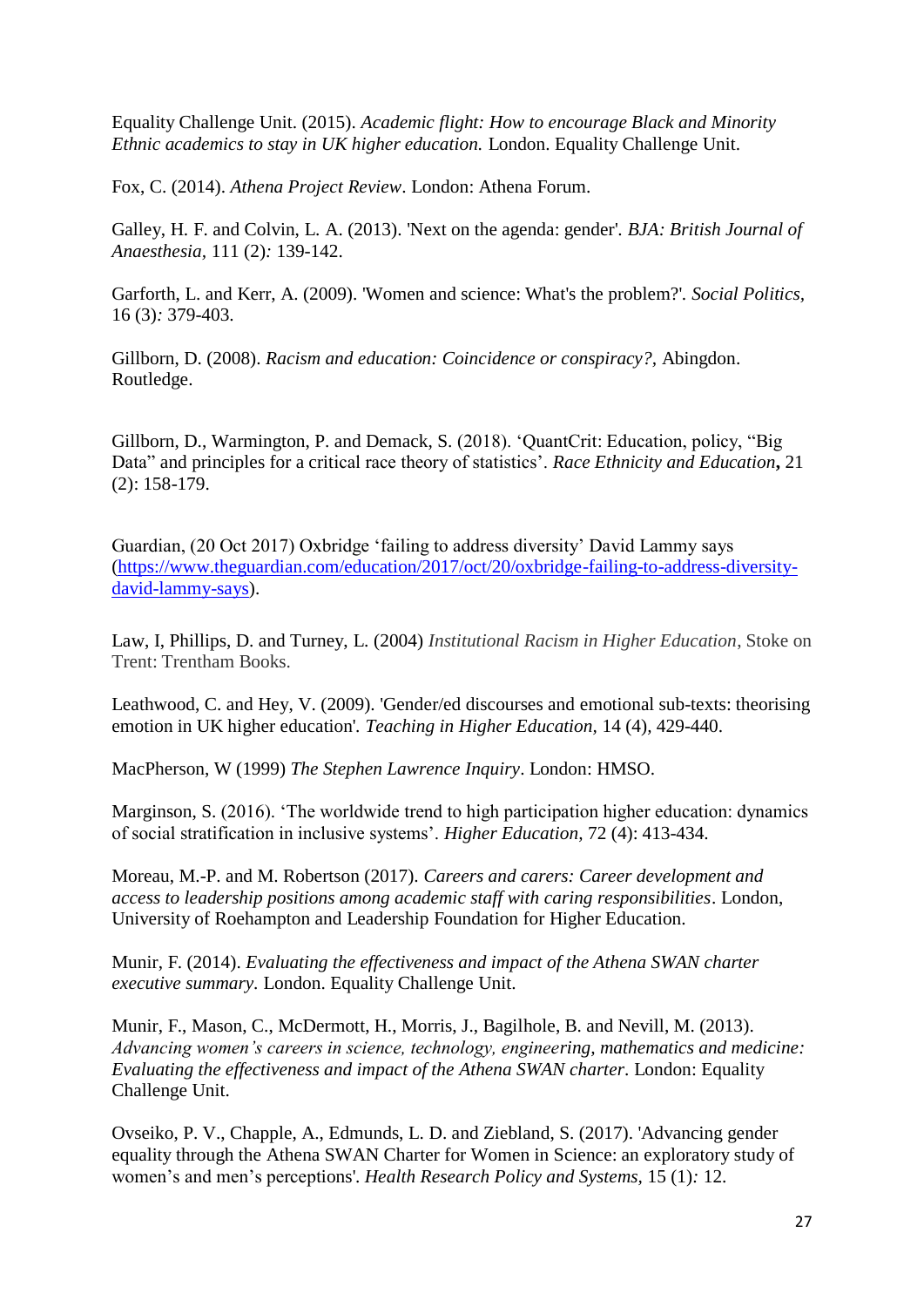Pilkington, A (2013) 'The interacting dynamics of institutional racism in higher education'. *Race, Ethnicity and Education* 16 (2): 225-245.

Reay, D. (2018). *Miseducation*. Bristol, Policy Press.

Roulston, K. (2001). 'Data analysis and "theorizing as ideology"'. *Qualitative Research***,** 1 (3): 279-302.

Social Market Foundation/UPP (2018) *On course for success? Student retention at university*. London: SMF/UPP.

Stockfelt, S. (2018). 'We the minority-of-minorities: A narrative inquiry of black female academics in the United Kingdom.' *British Journal of Sociology of Education,* 1-18.

Sundorph, E., Vasilev, D., Coiffiat, L. (2017) *Joining the elite: how top universities can enhance social mobility*. London: Reform.

Trade Unions Council (TUC) (2017) *Is racism real?* London: TUC.

Trade Unions Council (TUC) (2018) Shining a spotlight on structural racism in Britain today <https://www.tuc.org.uk/blogs/shining-spotlight-structural-racism-britain-today>

UCAS (Universities and Colleges Admissions Systems) (2017) *Minimising the risks of unconscious bias in university admissions: 2017 update on progress*. London: UCAS.

UCU (University and College Union) (2016) *The experiences of Black and minority ethnic staff in further and higher education*. London: UCU.

Van den Brink, M. and Benschop, Y. (2012). 'Gender practices in the construction of academic excellence: Sheep with five legs'. *Organization,* 19 (4)*:* 507-524.

Van den Brink, M. and Stobbe, L. (2014). 'The support paradox: Overcoming dilemmas in gender equality programs'. *Scandinavian Journal of Management,* 30 (2): 163-174.

Warmington, P. (2018). 'Critical Race Theory in England : impact and opposition'. *Identities*: Global Studies in Culture and Power.

# **Web references**

Regulatory Notice 1: Access and participation plan guidance for 2019-20 (OfS) [https://www.officeforstudents.org.uk/media/1093/ofs2018\\_03.pdf](https://www.officeforstudents.org.uk/media/1093/ofs2018_03.pdf) (last accessed 10 July 2018)

AdvanceHE<https://www.advance-he.ac.uk/about-us> (last accessed 5 July 2018)

NIHR [https://www.nihr.ac.uk/about-us/how-we-are-managed/our](https://www.nihr.ac.uk/about-us/how-we-are-managed/our-structure/infrastructure/collaborations-for-leadership-in-applied-health-research-and-care.htm)[structure/infrastructure/collaborations-for-leadership-in-applied-health-research-and-care.htm](https://www.nihr.ac.uk/about-us/how-we-are-managed/our-structure/infrastructure/collaborations-for-leadership-in-applied-health-research-and-care.htm) (last accessed 10 July 2018)